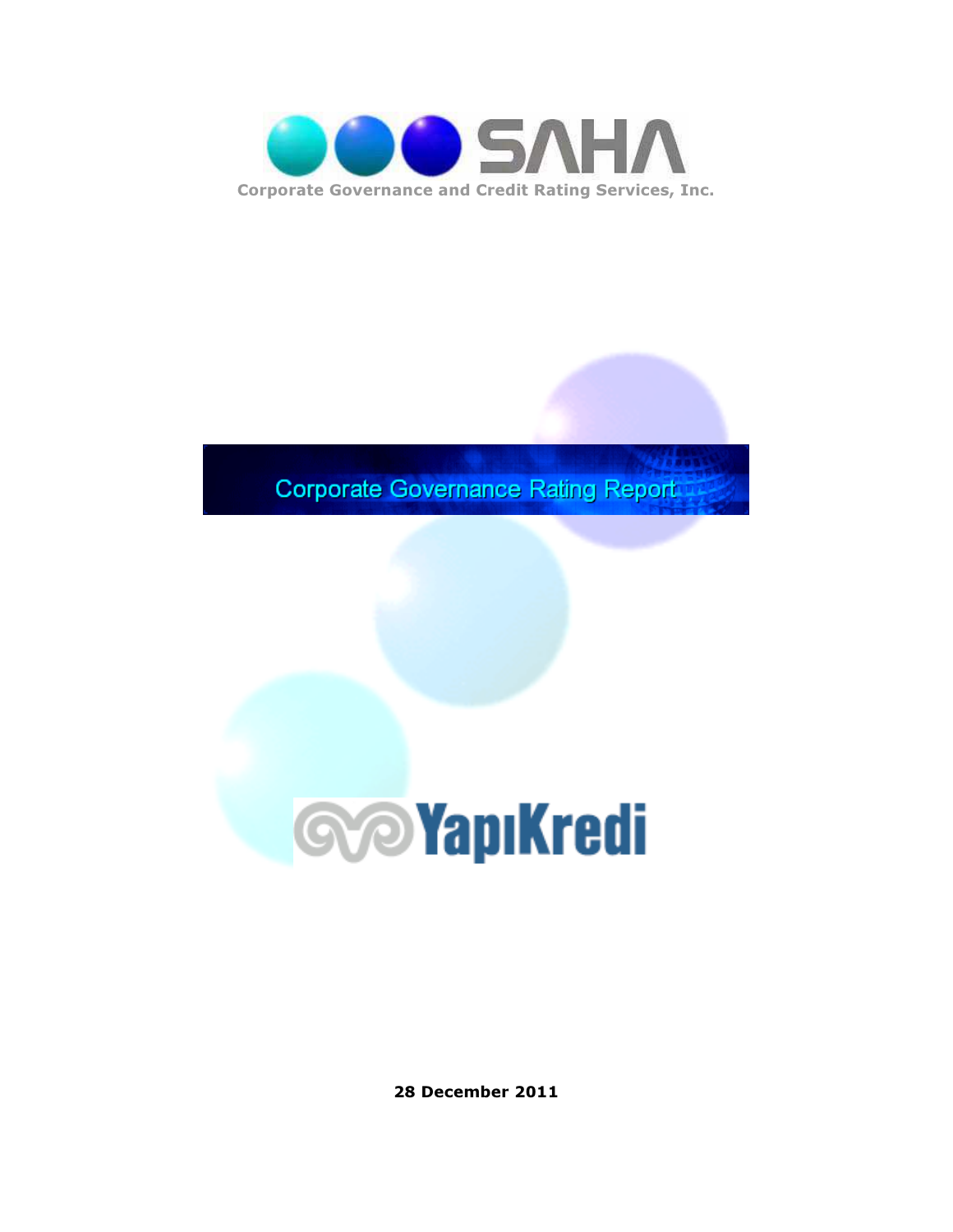#### **CONTENTS**

| Rating and Executive Summary                                                                                                                                                                                                                                                                                           |                     |                        |              |                                                                          |                                                         |  |  | 3                                            |
|------------------------------------------------------------------------------------------------------------------------------------------------------------------------------------------------------------------------------------------------------------------------------------------------------------------------|---------------------|------------------------|--------------|--------------------------------------------------------------------------|---------------------------------------------------------|--|--|----------------------------------------------|
| Rating Methodology .                                                                                                                                                                                                                                                                                                   |                     |                        |              |                                                                          |                                                         |  |  | 5                                            |
| <b>Bank Overview</b>                                                                                                                                                                                                                                                                                                   |                     |                        |              |                                                                          |                                                         |  |  | 6                                            |
| <b>SECTION 1: SHAREHOLDERS</b>                                                                                                                                                                                                                                                                                         |                     |                        |              |                                                                          |                                                         |  |  | 9                                            |
| Facilitating the Exercise of Shareholders' Statutory Rights<br>Shareholders' Right to Obtain and Evaluate Information.<br>Minority Rights<br>The Right to Participate in the General Shareholders' Meeting<br>Voting Rights.<br>Dividend Rights<br><b>Transfer of Shares</b><br><b>Equal Treatment of Shareholders</b> |                     |                        |              | $\mathbf{a}$ , $\mathbf{a}$ , $\mathbf{a}$ , $\mathbf{a}$ , $\mathbf{a}$ |                                                         |  |  | 10<br>10<br>11<br>11<br>13<br>13<br>13<br>13 |
| SECTION 2: PUBLIC DISCLOSURE AND TRANSPARENCY.                                                                                                                                                                                                                                                                         |                     |                        |              |                                                                          |                                                         |  |  | 15                                           |
| Principles and Means for Public Disclosure.<br>Public Disclosure of Relations Between the Bank and Its Shareholders,                                                                                                                                                                                                   |                     |                        |              |                                                                          |                                                         |  |  | 16                                           |
| The Board of Directors and Executives<br>Periodical Financial Statements and Reports in Public Disclosure.<br>Functions of External Audit .<br>The Concept of Trade Secret and Insider Trading.<br>Significant Events and Developments That Must Be Disclosed to the<br>Public.                                        |                     |                        |              |                                                                          |                                                         |  |  | 18<br>18<br>19<br>19<br>20                   |
| SECTION 3: STAKEHOLDERS.                                                                                                                                                                                                                                                                                               |                     |                        |              |                                                                          |                                                         |  |  | 21                                           |
| <b>Bank Policy Regarding Stakeholders</b><br>Stakeholders' Participation in the Bank Management<br><b>Protection of Bank Assets</b><br>Bank Policy on Human Resources<br>Relations with Borrowers, Depositors, and Lenders<br>Ethical Rules,<br>Social Responsibility .                                                |                     |                        |              |                                                                          | and a strategic<br><b>Contract Contract</b>             |  |  | 21<br>22<br>22<br>22<br>24<br>25<br>25       |
| SECTION 4: BOARD OF DIRECTORS.                                                                                                                                                                                                                                                                                         |                     |                        |              |                                                                          |                                                         |  |  | 27                                           |
| Fundamental Functions of the Board of Directors . The real results of the Board of Directors .<br>Principles of Activity and Duties and Responsibilities of the Board of Directors                                                                                                                                     |                     |                        |              |                                                                          |                                                         |  |  | 28<br>28                                     |
| a control<br>and the company<br>Formation and Election of the Board of Directors .<br>Remuneration of the Board of Directors<br>Number, Structure and Independence of the Committees Established<br>by the Board of Directors                                                                                          | <b>Allen Street</b> | $\mathbf{r}$<br>$\sim$ |              |                                                                          | and the company of the com-<br><b>Contract Contract</b> |  |  | 31<br>32<br>32                               |
| Executives                                                                                                                                                                                                                                                                                                             | and the control     |                        | $\mathbf{r}$ |                                                                          |                                                         |  |  | 33                                           |
| Rating Definitions                                                                                                                                                                                                                                                                                                     |                     |                        |              |                                                                          |                                                         |  |  | 35                                           |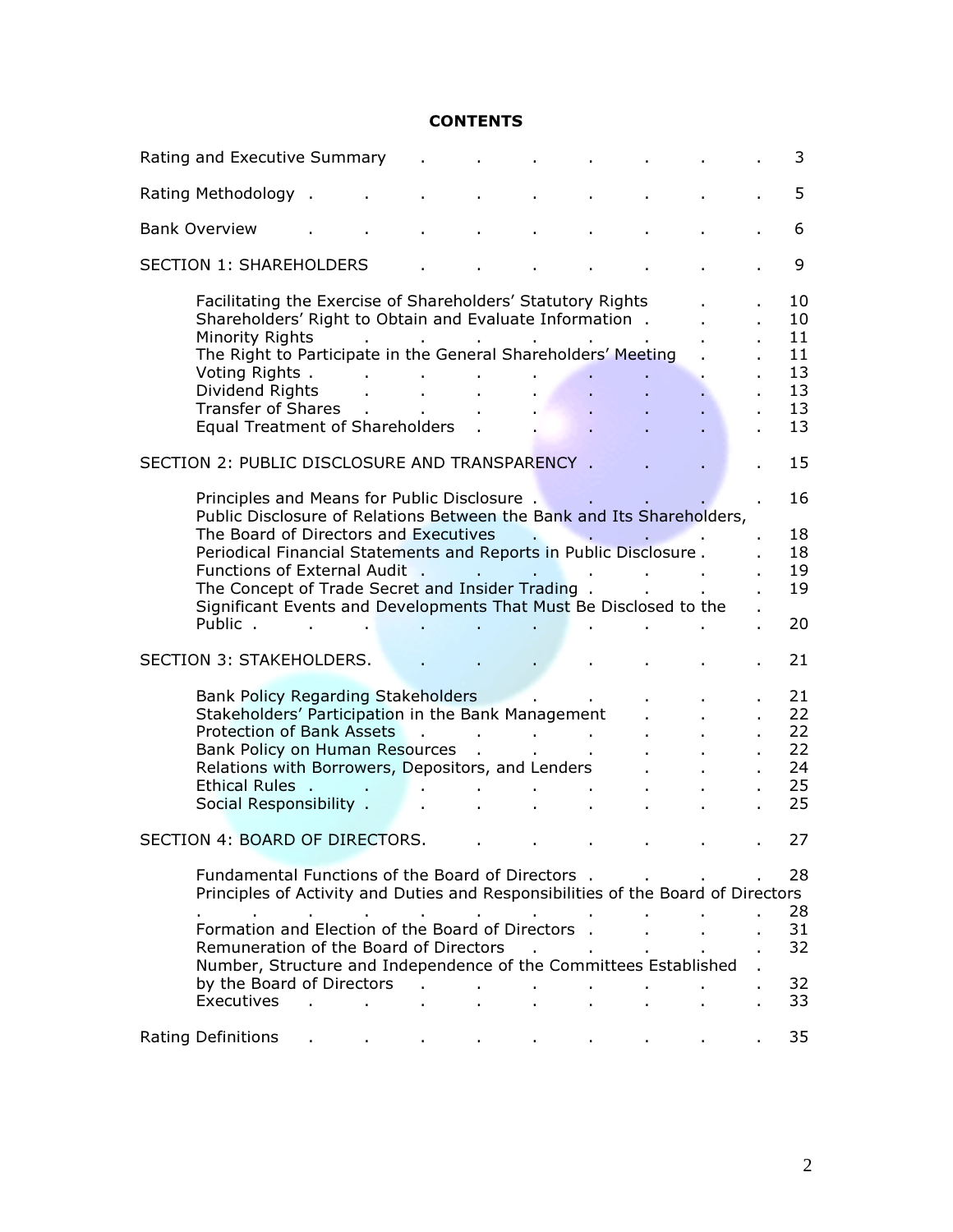**Rating and Executive Summary** 

### YAPI ve KREDİ BANKASI A.Ş.



This report, on rating of Yapı ve Kredi Bankası A.Ş.'s (Yapı Kredi) compliance with Corporate Governance Principles is prepared upon conclusions following detailed analysis of the bank. Our rating methodology (page 5) is based on the Capital Markets Board's (CMB) "Corporate Governance Principles".

Yapı Kredi obtained an overall Corporate Governance rating of 8.80 as a result of these examinations. The details of this study are listed in the subsequent chapters of the rating report. We observed that Yapı Kredi took the necessary steps to determine its governance risks and improved in setting up sound internal controls and management systems. There is still room, on the other hand, for improvements in order to fully comply with the CMB's Corporate Governance Principles.

Under the **Shareholders** heading, Yapı Kredi scored 8.71. A shareholder relations department is established to ensure that shareholders' rights to obtain and evaluate information are observed diligently. The processes of preparation for the general shareholders' meeting, its conduct and publication of its results comply with the relevant legislation. The bank has a consistent dividend distribution policy and there are no voting privileges and upper ceilings applied to voting rights. Shareholders are treated equally and there are no limitations on the transfer of shares. However; shareholders do not have the right to request appointment of special auditors from the general shareholders' meeting, there is no enlargement of the scope of minority rights (beyond the required 5%) in the articles of association of the bank, and cumulative voting procedures are not embraced. These are main areas under this heading that need improvement.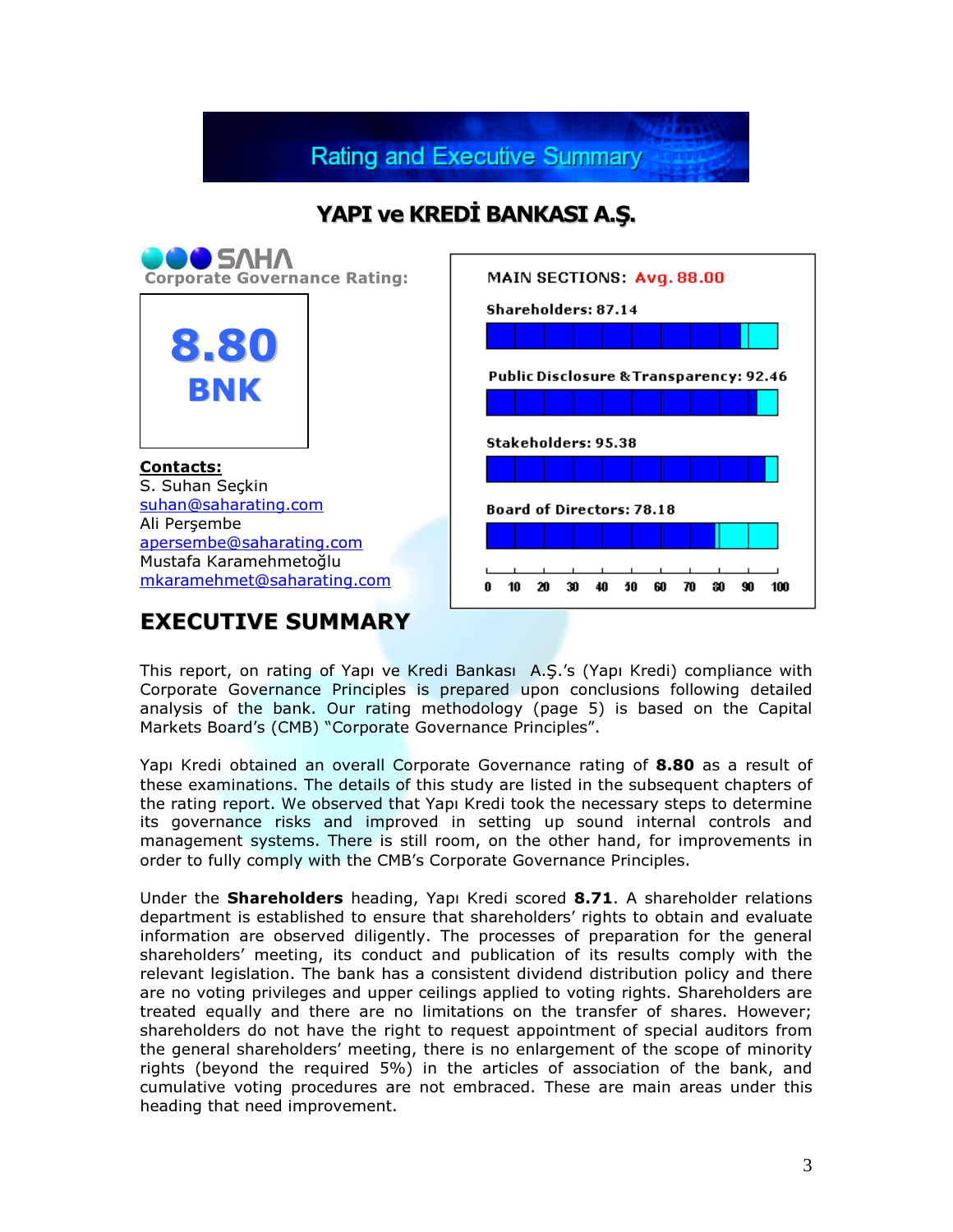Yapi Kredi attained 9.25 under the Public Disclosure and Transparency chapter. The website, annual report, information policy, and the corporate governance compliance report of the bank are duly comprehensive. Dividend policy, as well as the ethical rules of the bank are disclosed to public. The independent audit process complies entirely with the legislation. Details of executive compensation, however, are not disclosed in the annual report of the bank.

On the topic of **Stakeholders**, Yapı Kredi scored a well-deserved 9.54. Relations with stakeholders are at a very high and satisfactory level. The human resources policy is fully comprehensive and duly applied. Requests and needs of borrowers for bank products and services are met diligently. It is also worth noting that Yapı Kredi's corporate consciousness about and sensitivity to social responsibilities and environmental issues deserves special commendation.

In the domain of the **Board of Directors**, Yapı Kredi's tally is 7.82. The board of directors duly performs all its fundamental functions. Sound risk management and internal control mechanisms are in place and there is an active and efficient audit committee. However, there are no independent members in the board hence not in the corporate governance committee. Qualified and experienced executives work with principles of fairness, transparency, accountability, and responsibility. Nevertheless, the fact that there are no independent members on the board and the inexistence of a provision in the articles of association of the bank that defines procedures for shareholders or stakeholders to invite the board to convene are the areas which need further improvements.

#### **DISCLAIMER**

This Corporate Governance Rating Report has been prepared by Saha Kurumsal Yönetim ve Kredi Derecelendirme A.Ş. (SAHA Corporate Governance and Credit Rating Services, Inc.) based on information made available by Yapı ve Kredi Bankası A.Ş. and according to the Corporate Governance Principles by the Turkish Capital Markets Board as amended on 2005.

This report, conducted by SAHA A.Ş. analysts and based on their best intentions, knowledge base and experience, is the product of an in depth study of the available information which is believed to be correct as of this date. It is a final opinion about the degree of sensitivity of a company to its shareholders' and stakeholders' rights, its commitment to public disclosure and transparency, and conduct and credibility of its board of directors.

The contents of this report and the final corporate governance rating should be interpreted neither as an offer, solicitation or advice to buy, sell or hold securities of any companies referred to in this report nor as a judgment about the suitability of that security to the conditions and preferences of investors. SAHA A.Ş. makes no warranty, regarding the accuracy, completeness, or usefulness of this information and assumes no liability with respect to the consequences of relying on this information for investment or other purposes.

SAHA A.Ş. has embraced and published on its web site (www.saharating.com) the IOSCO (International Organization of Securities Commissions) Code of Conduct for Credit Rating Agencies and operates on the basis of independence, objectivity, transparency, and analytic accuracy.

© 2008, Saha Kurumsal Yönetim ve Kredi Derecelendirme A.Ş. All rights reserved. This publication or parts thereof may not be republished, broadcast, or redistributed without the prior written consent of Saha Kurumsal Yönetim ve Kredi Derecelendirme A.Ş. and Yapı ve Kredi Bankası A.Ş.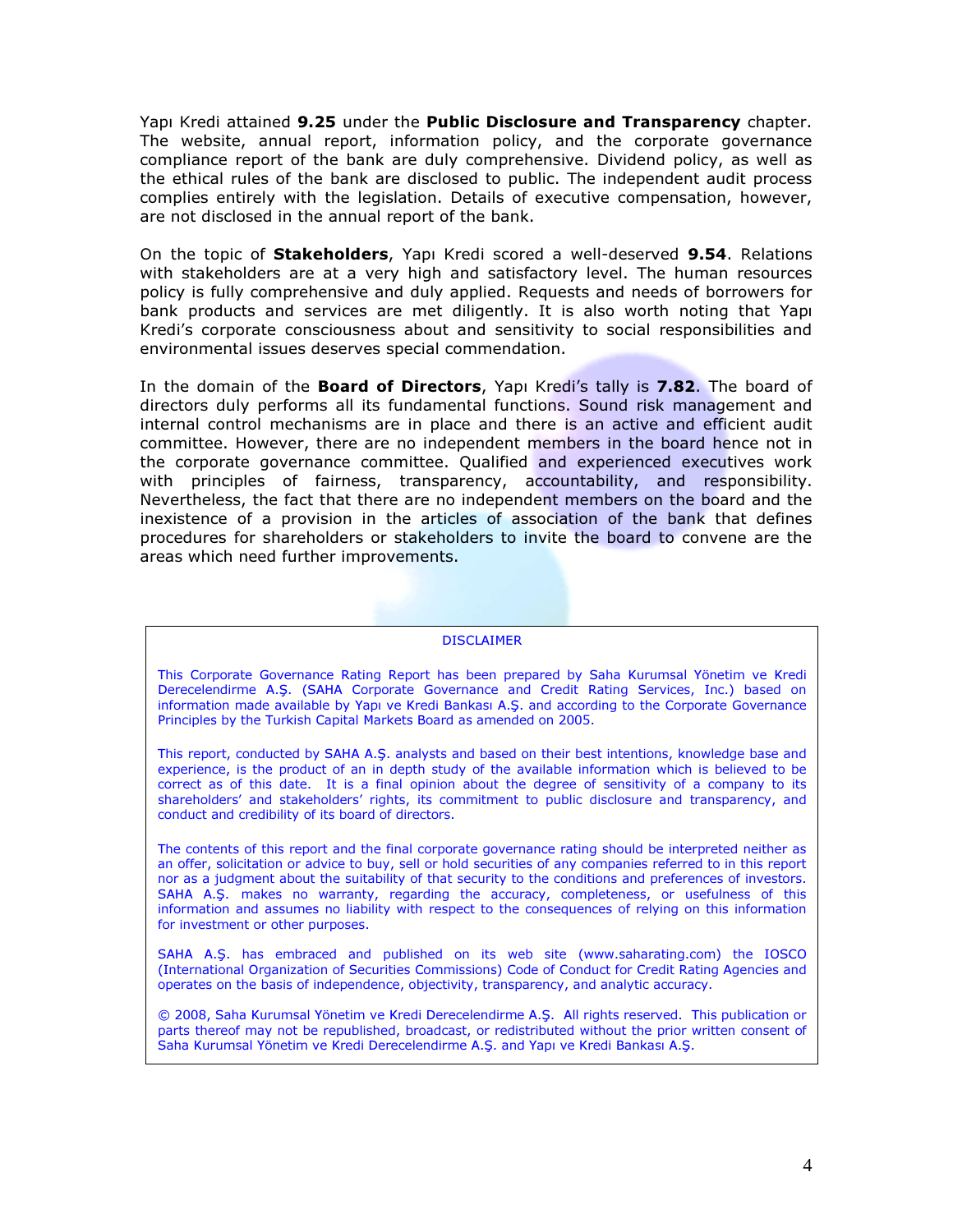

SAHA's methodology for rating the degree of compliance with the Principles of Corporate Governance is based upon the CMB's Corporate Governance Principles released on July 2003, as revised on February 2005.

The CMB based these principles on the leading work of The World Bank, Organization of Economic Cooperation and Development (OECD) and the Global Corporate Governance Forum (GCGF), which has been established in cooperation with the representatives of these two organizations and private sector. Experts and representatives from the CMB, the Istanbul Securities Exchange and the Turkish Corporate Governance Forum have participated in the committee that was established by the CMB for this purpose; additionally many qualified academicians, private sector representatives as well as various professional organizations and NGOs have stated their views and opinions, which were added to the Principles after the required evaluations. Accordingly, these Principles have been established as a product of contributions of all high-level bodies.

Within the Principles, "comply or explain" approach is valid. The implementation of the Principles is optional. However, the explanation concerning the implementation status of the Principles, if not detailed reasoning thereof, conflicts arising from inadequate implementation of these Principles, and explanation on whether there is a plan for change in the company's governance practices in the future should all be included in the annual report and disclosed to public.

The Principles consist of four main sections: shareholders, public disclosure and transparency, stakeholders and board of directors:

On the foundation of these Principles, SAHA Corporate Governance Rating methodology features over 350 code criteria. During the rating process, each criterion is evaluated on the basis of information provided by the company officials and disclosed publicly. Some of these criteria can be evaluated by a simple YES/NO answer; others require more detailed analysis and examination.

SAHA assigns ratings between 1 (weakest) and 10 (strongest). In order to obtain a rating of 10, a company should be in full and perfect compliance with the Principles (see Rating Definitions, p.19).

In compliance with the CMB's directive and to reach an overall Corporate Governance Rating, SAHA allocates the following weights to the four main sections of the Principles:

Shareholders: 25% Disclosure and Transparency: 35% Stakeholders: 15% Board of Directors: 25%

To determine the final overall rating, SAHA utilizes its proprietary methodology which consists of subsection weightings and weightings for the criteria there under. A separate rating is assigned to each one of the main sections as well.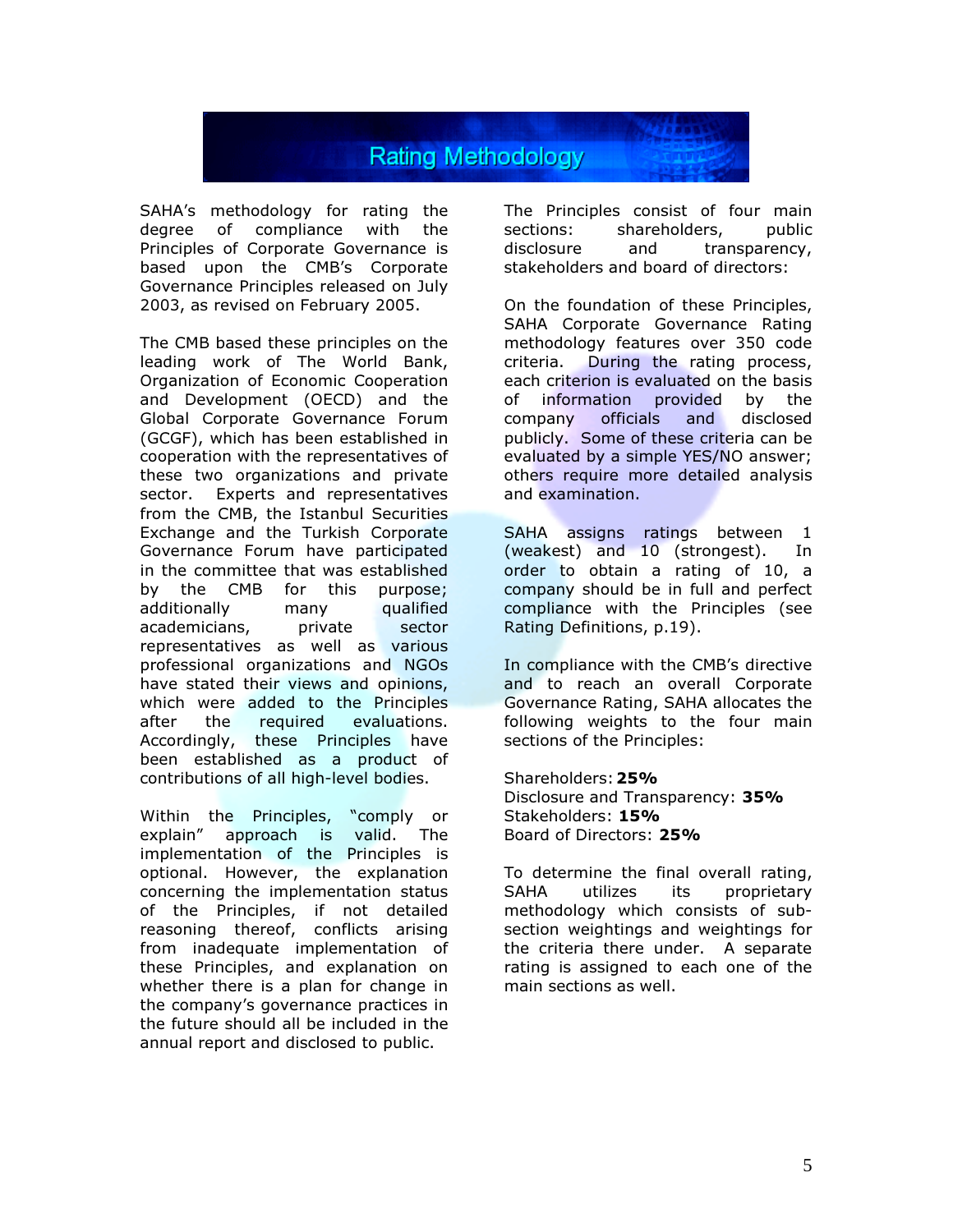

Turkey's first privately-owned bank with a nationwide presence, Yapı Kredi is the fourth largest private bank with total consolidated assets of TL 116 bln. as of 30 September 2011.

Yapı Kredi has an extensive customer base to which it delivers a comprehensive array of retail, SME (Small and Medium Size Enterprises), corporate, commercial, and private banking products and services as well as asset management, leasing, private pension, insurance, and brokerage services. It has financial subsidiaries in Turkey that complement the bank's strong, segment-based business structure and also international banking operations located in the Netherlands, Russia, and Azerbaijan. Yapı Kredi has one branch outside the country and furthermore owns 30.67% of Banque de Commerce et de Placement S.A. which is established in Switzerland.

Yapı Kredi's principal shareholder, Koç Financial Services (KFS), the 50-50% joint venture between UniCredit and Koç Group, controls an 81.80% stake in the bank while minorities' stake is 18.20%. Yapı Kredi's public shares have been trading at the Istanbul Stock Exchange (ISE) under the "YKBNK" code since 1987 and as GDRs on the London Stock Exchange. Yapı Kredi is a constituent of ISE 100 (XU100), ISE 50 (XU050), ISE 30 (XU030), ISE 10 Banks (XBN10), ISE Corporate Governance (XKURY), ISE All Shares (XUTUM), ISE National (XULUS), ISE Financials (XUMAL) and ISE Banks (XBANK) indices.

As of September 2011, Yapı Kredi is sector leader in credit cards (17.7%), leasing (18.9%), and factoring (17.8%). Bank also plays a leading role by ranking second in asset management (17.7%), third in stock brokerage services (5.6%), fourth private pension funds (16.1%), and fifth on life (5.9%) and non-life (6.1%) insurance services.

Again as of September 2011, Yapı Kredi, for banking services, owned Turkey's fifth largest branch network with 894 branches. The Bank also possesses developed alternative distribution channels with 2,615 ATMs, two call centers, and internet and mobile banking services.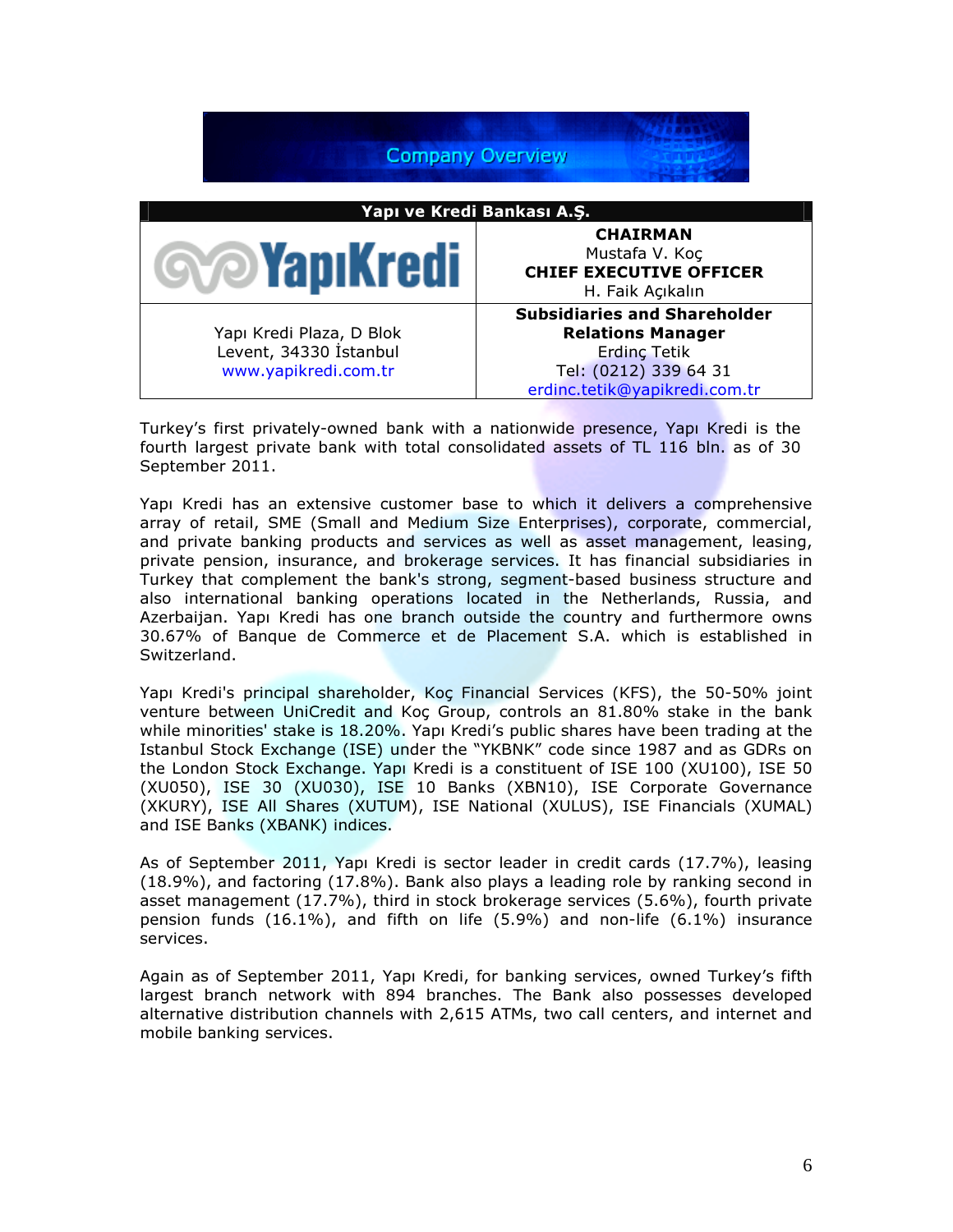| <b>Capital Structure of Yapı Kredi</b> |                          |         |  |
|----------------------------------------|--------------------------|---------|--|
| <b>Name</b>                            | <b>Share Amount (TL)</b> | Share % |  |
| Koc Finansal Hizmetler A.S.            | 3,555,712,396.07         | 81.80   |  |
| <b>Public Shares</b>                   | 791,338,887.93           | 18.20   |  |
| Total                                  | 4,347,051,284.00         | 100.00  |  |

Koç Finansal Hizmetler A.Ş. was established on 16 March 2001 to combine Koç Group of finance companies under one organization and it became the main shareholder of Koçbank in 2002. As of 22 October 2002, Koç Group established a strategic partnership with UniCredit SpA over Koç Finansal Hizmetler A.Ş. Therefore, the bank is currently a joint venture of UniCredit SpA and Koç Group.

The capital structure of Koç Finansal Hizmetler A.Ş. as of 30.09.2011 is as follows:

| Capital Structure of Koç Finansal Hizmetler A.Ş. |                          |         |  |
|--------------------------------------------------|--------------------------|---------|--|
| <b>Name</b>                                      | <b>Share Amount (TL)</b> | Share % |  |
| Koç Group                                        | 1,505,637,434.22         | 50.00   |  |
| UniCredit SpA                                    | 1,505,637,434.22         | 50.00   |  |
| <b>Total</b>                                     | 3,011,274,868.44         | 100.00  |  |

The Board of Directors of the bank as of 30.09.2011 has shaped as follows:

| <b>Yapı Kredi Board of Directors</b> |                                            |  |  |
|--------------------------------------|--------------------------------------------|--|--|
| <b>Name</b>                          | <b>Post</b>                                |  |  |
| Mustafa V. Koç                       | Chairman                                   |  |  |
| Gianni Franco Giacomo Papa           | Vice Chairman                              |  |  |
| H. Faik Açıkalın                     | Member - Chief Executive Officer (CEO)     |  |  |
| Carlo Vivaldi                        | Member - Executive Director and Deputy CEO |  |  |
| Ahmet F. Ashaboğlu                   | Member                                     |  |  |
| F. Füsun Akkal Bozok                 | Member                                     |  |  |
| Osman Turgay Durak                   | Member                                     |  |  |
| Massimiliano Fossati                 | Member                                     |  |  |
| Vittorio Giovanni Maria Ogliengo     | Member                                     |  |  |
| Francesco Giordano                   | Member                                     |  |  |

Selected balance sheet figures of Yapı Kredi are as follows:

| <b>Selected Balance Sheet Figures (million TL)</b> |        |        |                        |  |
|----------------------------------------------------|--------|--------|------------------------|--|
|                                                    | 2009   | 2010   | <b>Annual Growth %</b> |  |
| <b>Total Assets</b>                                | 71,734 | 92,814 | 29                     |  |
| <b>Cash Loans</b>                                  | 38,863 | 54,243 | 40                     |  |
| <b>Deposits</b>                                    | 3,375  | 55,207 | 27                     |  |
| <b>Managed Assets *</b>                            | 6,991  | 8,444  | 21                     |  |
|                                                    |        |        |                        |  |
| <b>Operating Income</b>                            | 6,071  | 6,649  | 10                     |  |
| <b>Other Operating Expenses</b>                    | 2,510  | 2,693  |                        |  |
| <b>Net Income</b>                                  | 1,553  | 2,255  | 45                     |  |

\* Including investment funds, pension funds, and private portfolio management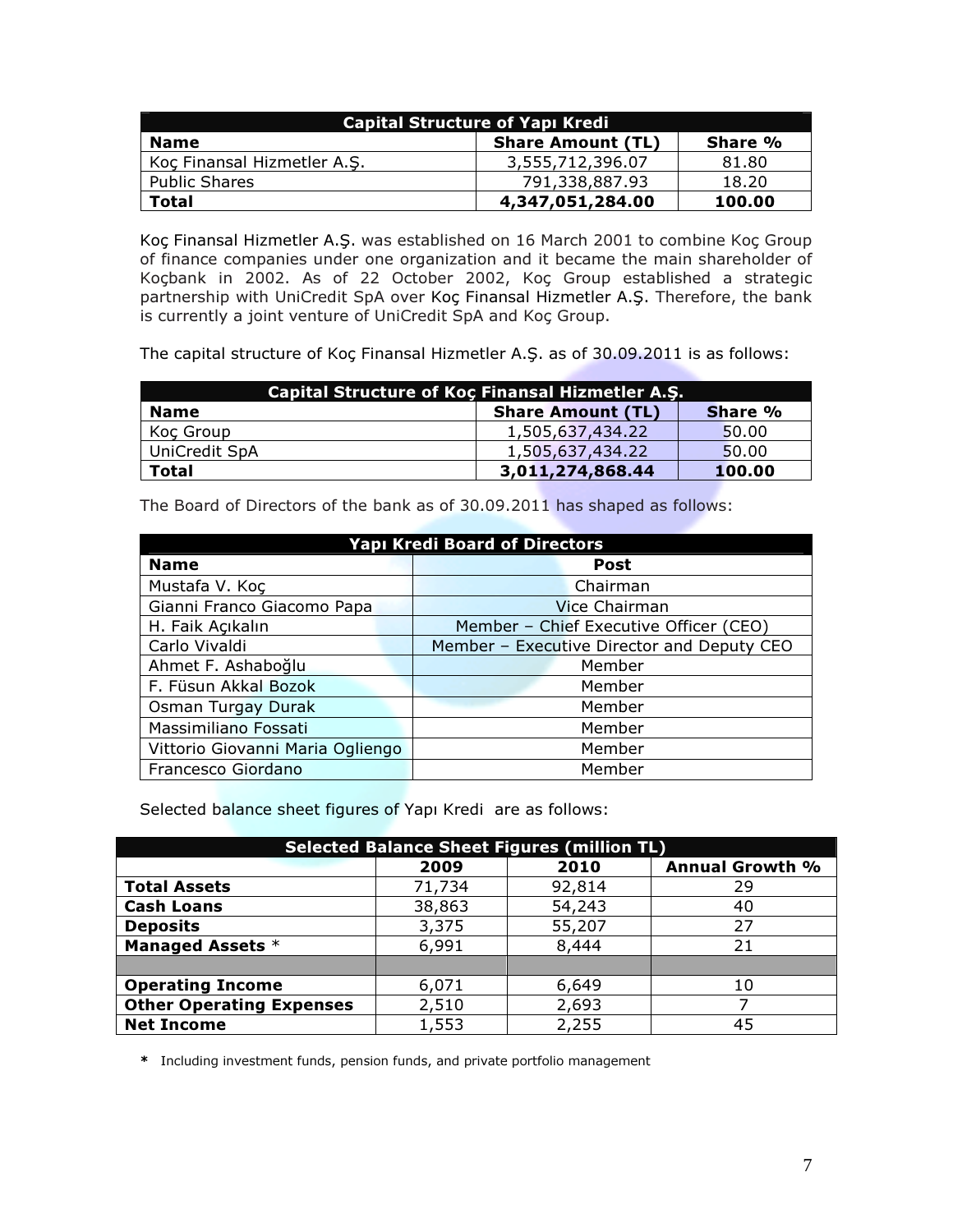| <b>Selected Financial Ratios (31.12.2010)</b> |        |        |  |  |
|-----------------------------------------------|--------|--------|--|--|
|                                               | 2009   | 2010   |  |  |
| Loans/Assets                                  | 54 %   | 58 %   |  |  |
| <b>ROE</b>                                    | 23 %   | 27%    |  |  |
| Cost/Income Ratio                             | 41 %   | 41 %   |  |  |
| Non-performing Loans                          | 6.3%   | 3.4%   |  |  |
| Capital Adequacy Ratio (Group)                | 16.5 % | 15.4 % |  |  |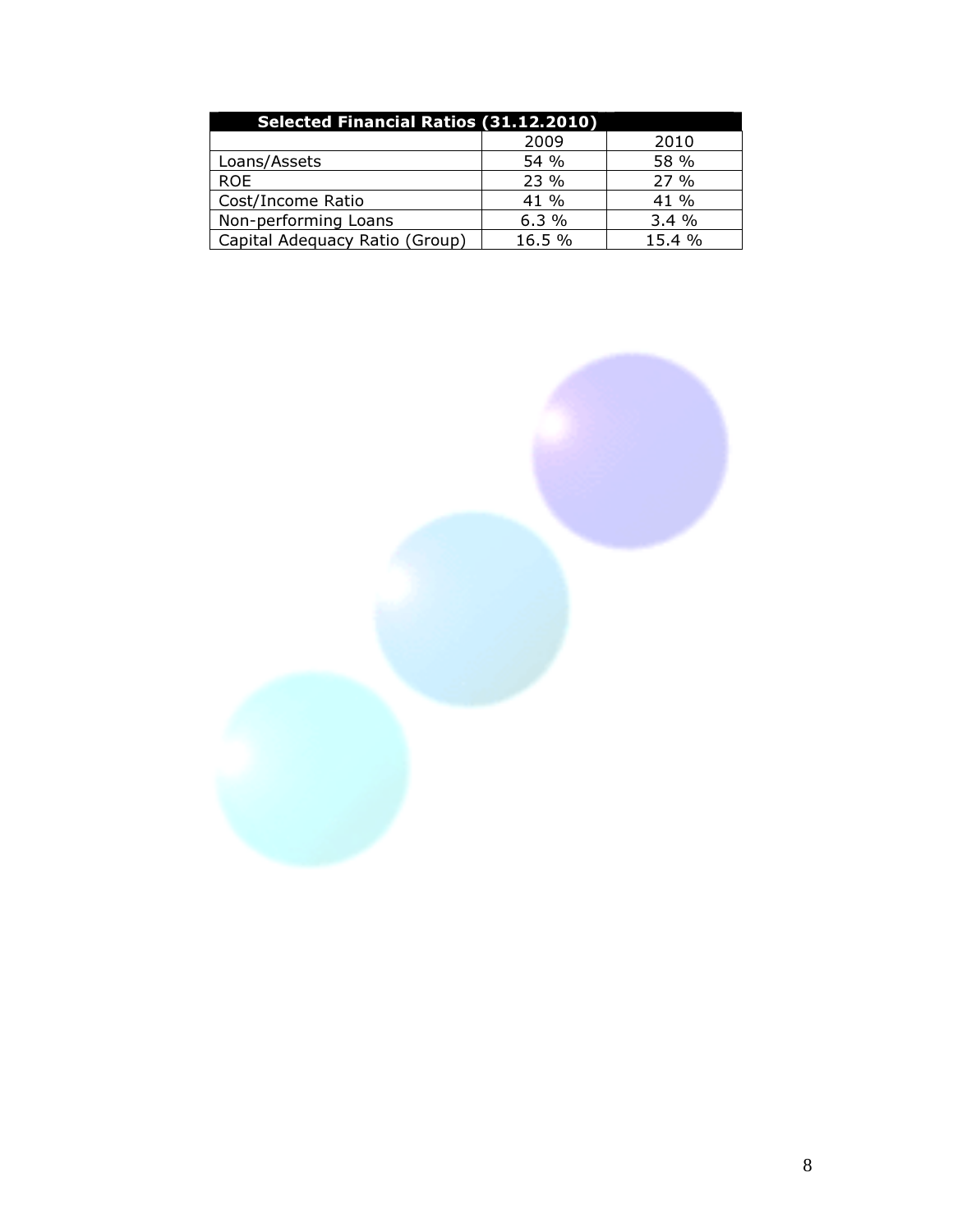# **SECTION 1: SHAREHOLDERS**



#### SYNOPSIS

| ╋         | Shareholder relations department<br>have been established and active                                                          |
|-----------|-------------------------------------------------------------------------------------------------------------------------------|
| Ŧ         | No upper limit of voting in the<br>articles of association                                                                    |
| ÷         | General shareholders' meetings<br>are conducted in compliance<br>with rules and regulations                                   |
| ٠         | Preparation and disclosure prior<br>to general shareholders'<br>meetings are satisfactory                                     |
| Ŧ         | Dividend policy is defined                                                                                                    |
| Ŧ         | Equal treatment of shareholders                                                                                               |
| $\ddot{}$ | Voting rights are facilitated                                                                                                 |
| Ŧ         | No voting privileges                                                                                                          |
| Ŧ         | No limitations on the transfer of<br>shares                                                                                   |
|           | Shareholders do not have the<br>right to request appointment of<br>special auditors from the general<br>shareholders' meeting |
|           | No enlargement of the scope of<br>minority rights (beyond the<br>required 5%) in the articles of<br>association               |
|           | Lack of cumulative voting<br>procedures                                                                                       |

In exercising shareholders' rights, legislation, articles of association and other in-house regulations are applied. To ensure use of such rights, to report to the board of directors, and to ensure communication between the bank's top management and the shareholders; within the office of compliance, the Subsidiaries and

Shareholder Relations Department working in accordance with the CMB legislations, and within financial planning and management, an Investor Relations and Strategic Planning Department have been established.

In order to broaden the scope of shareholders' right to obtain and evaluate information, any type of information that may affect the way in which shareholders exercise such rights, are updated on a regular basis on the bank's web site, www.yapikredi.com.tr. In the articles of association, however, there is no provision that allows individual shareholders the right to request from the general shareholders' meeting the appointment of a special auditor for the examination and clarification of a specific material situation.

Yapı Kredi is contented with the recognition of minority rights at 5%, which is what the current legislation requires. The articles of association of the bank do not allow the execution of cumulative voting procedures which will make it possible for minority shareholders to appoint their representatives to the board.

There are no provisions to apply certain ceilings on the number of votes a shareholder might exercise and no obstacles to the implementation of voting rights of foreign investors. Similarly, the articles of association of the bank do not contain any provisions that dictate any voting privileges.

The procedures followed prior to and the conduct of the general shareholders' meeting comply with the legislation as well as rules and regulations and serve to facilitate the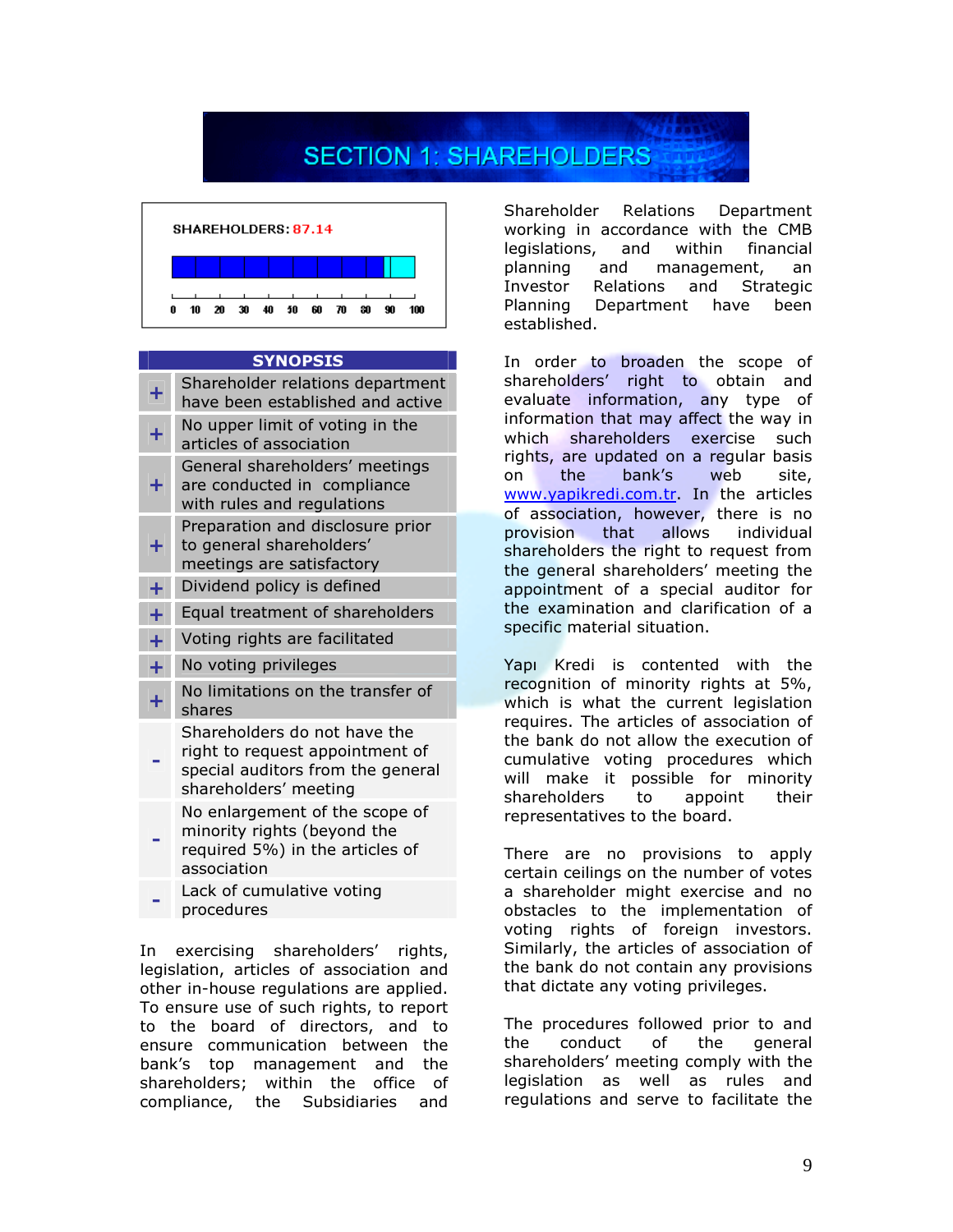use of shareholders' statutory rights. Shareholders are duly provided with all relevant information prior to and during the meeting.

The right to vote is automatically granted once the share is acquired and there are no arrangements that would postpone the exercise of the right to vote a certain period following the acquisition of the share. Voting was conducted through open ballot and by raising hands during the general shareholders' meeting.

Yapı Kredi has a consistent dividend distribution policy which is disclosed to the public. The bank does not carry out any interim dividend payments and no such provisions exist in the articles of association. However, it should be noted that regulatory and supervisory public authorities do not really embrace this matter.

Neither the articles of association of the bank nor any decisions adopted at the general shareholders' meeting contain any provisions that impede the transfer of shares.

All shareholders, including minority shareholders and foreign shareholders are treated equally.

#### 1.1. Facilitating the Exercise of Shareholders' Statutory Rights:

In exercising shareholders' rights; legislation, articles of association and other in-house regulations are applied and necessary precautions to ensure use of such rights are adopted. To ensure use of such rights, to report to the board of directors, and to ensure communication between the bank's top management and the shareholders; within the office of compliance, the Subsidiaries and Shareholder Relations Department working in accordance with the CMB legislations, and within financial planning and management, an Investor Relations and Strategic

Planning Department have been established.

Both departments are adequately staffed in terms of CMB regulations, training, number, and experience. The staff is observed to be dedicated and committed to proper application of corporate governance principles and best practices.

These departments make sure that shareholder records are kept up-todate, secure and properly. Shareholders' written queries for information (excluding the information that is confidential and classified as trade secret) are replied to promptly; appropriate preparation is done to ensure that the general shareholders' meeting is conducted in accordance with the legislation, the corporate statute and other in-house regulations; documents to be used by the shareholders at the meeting are prepared; records of voting results are kept and all reports related to the resolutions of the general shareholders' meeting are sent to the shareholders; all issues concerning investor relations and public disclosure, including the related legislation and information policy of the bank are supervised.

#### 1.2. Shareholders' Right to Obtain and Evaluate Information:

There is no discrimination among shareholders when exercising their right to obtain and evaluate information. With regard to facilitating shareholder rights, all necessary information and documentation are available for and easily accessible by the shareholders. The information is submitted as complete, accurate and in a timely and diligent manner.

The bank's obligation to inform shareholders, which is mandatory under BRSA legislation, includes legal or commercial relationships with other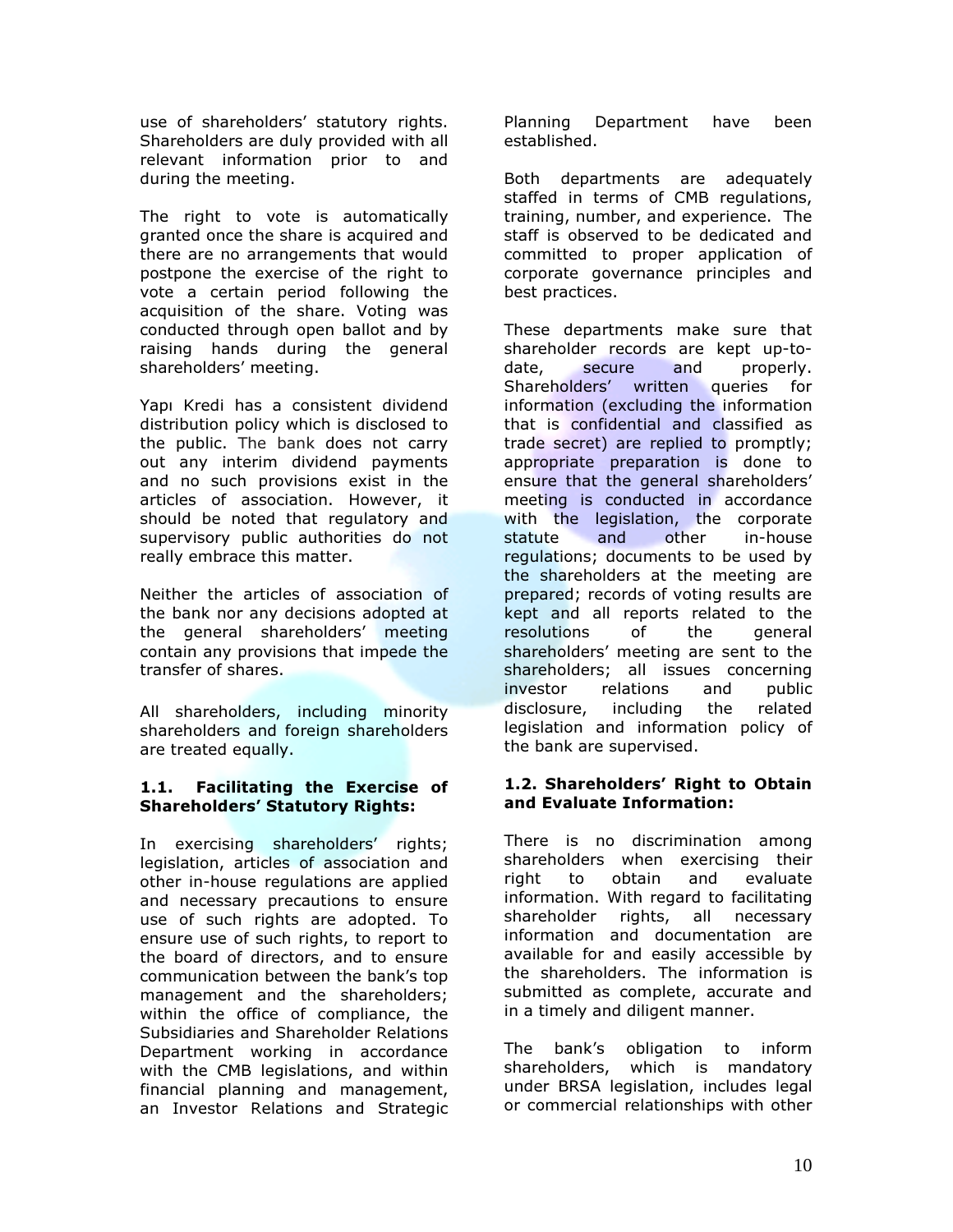enterprises or individuals with whom there is a direct/indirect managerial, administrative, supervisory or ownership related relationship. In order to broaden the scope of shareholders' right to obtain and evaluate information, any type of information that may affect the way in which shareholders exercise such rights, are updated on a regular basis in electronic form.

In the articles of association, however, there is no provision that allows individual shareholders the right to request from the general shareholders' meeting the appointment of a special auditor for the examination and clarification of a specific material situation.

#### 1.3. Minority Rights:

Yapı Kredi recognizes minority rights at 5%, which is what the current legislation of public companies requires. However, it would be more appropriate if an enlargement of the scope of minority rights is attained through the regulations in the articles of association, as recommended by the CMB's Corporate Governance Principles.

The articles of association of the bank do not allow the execution of cumulative voting procedures which will make it possible for minority shareholders to appoint their representatives to the board. These are main areas under this heading that will need improvement.

On the positive front, the articles of association of the bank does not contain any provisions to apply certain ceilings on the number of votes a shareholder might exercise and no provisions of voting privileges are present.

There are no obstacles to the implementation of voting rights of foreign investors and proxy forms are announced for those domestic and international shareholders who will appoint a proxy for the meeting and these forms are also made available for use to shareholders on electronic media.

#### 1.4. The Right to Participate in the General Shareholders' Meeting:

Prior to the general shareholders' meeting, records of the Central Registry Agency (CRA) are taken into account in order to ensure attendance of real shareholders at the meeting.

The procedure, content and timing of invitation to the general shareholders' meeting, allowed shareholders to acquire adequate information about the agenda items to be discussed prior to the meeting and enabled preparations thereto. Additionally, the board prepared an informative document regarding the agenda items and disclosed it to the public.

In addition to the methods of invitation in the legislation and in a timely manner in order to ensure attendance of maximum number of shareholders, the invitation to the general shareholders' meeting was performed through all means of communication available to the bank and was published in a nationwide newspaper, in special events disclosures made to the ISE as well as the bank's web site.

All announcements prior to the shareholder meeting included information such as the date and time of the meeting; without any ambiguity exact location of the meeting; agenda items of the meeting; the body inviting the general shareholders' meeting; and the place where annual report, financial statements and other meeting documents can be examined.

The board made all relevant documentation pertaining to the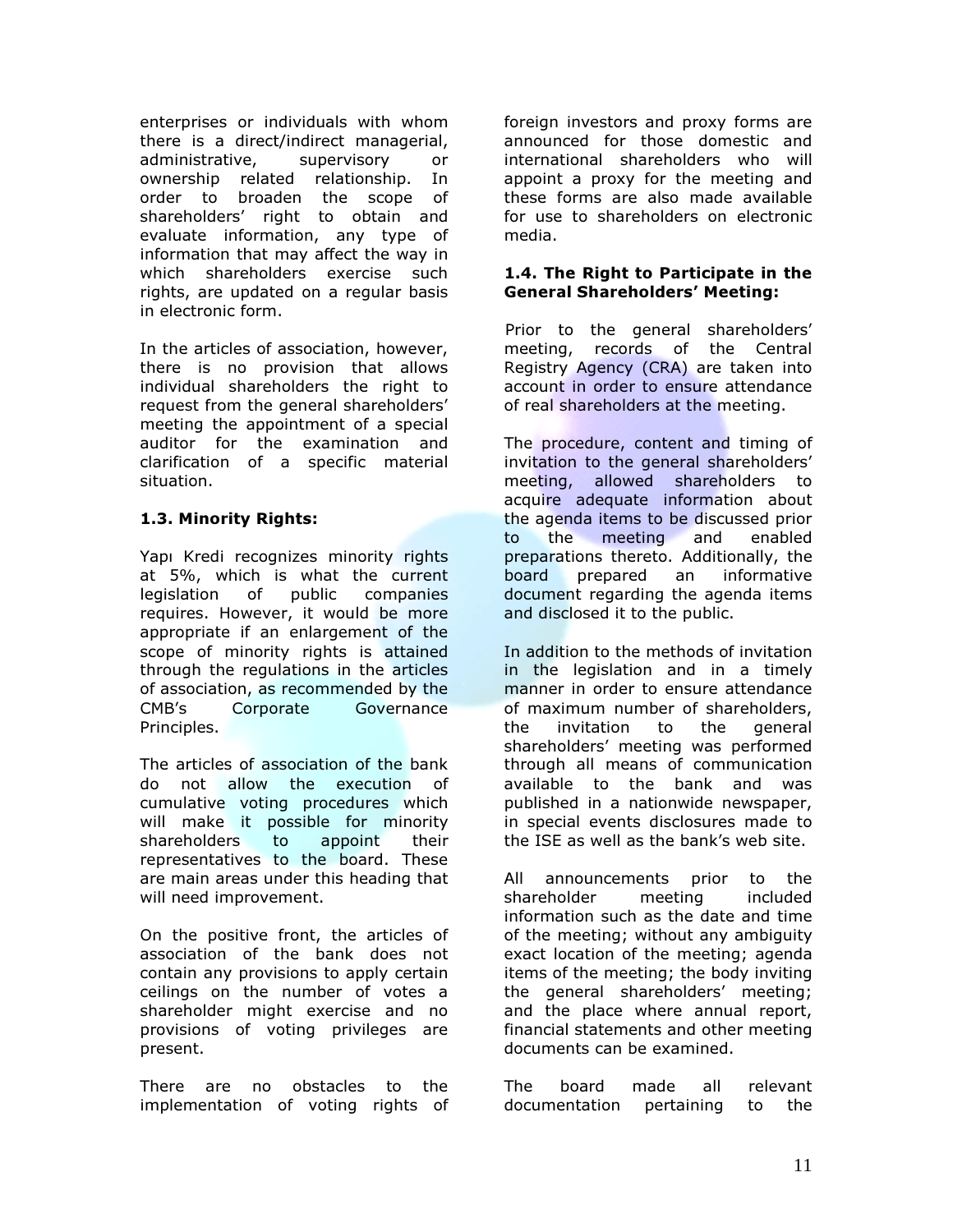agenda items ready and disclosed those to public.

Prior to the general shareholders' meeting, financial statements and reports including the annual report; all other related documents pertaining to the agenda items were made available to all shareholders for examination purposes in the most convenient places including the headquarters or branches of the bank and also in electronic form.

Information submitted to the shareholders before the conduct of general shareholders' meeting was easily associated with agenda items. Such information consisted of references and citations pertaining to the agenda items to be discussed. Agenda items were put under a separate heading and expressed clearly in a manner not to result in any misinterpretations. Expressions like "other" and "various" were not used.

Voting procedure and proxy forms were posted on the web site promptly and appropriately for those who would appoint a proxy for the general shareholders' meeting.

While preparing the agenda, the board gave due attention to the issues raised within the Subsidiaries and Shareholder Relations Department and to the issues that shareholders wish to include in the agenda.

The meeting took place at the headquarters of the bank. The location was easily accessible and appropriate for the predicted attendance level of shareholders. The meeting did not lead to any discrimination among the shareholders, and took place with at least possible cost, and in the least complex manner. Agenda items were expressed in an unbiased and detailed manner with, clear and concise method in the general shareholders' meeting. Shareholders were provided

with equal opportunities to express their opinions and raise any questions, and a sound discussion environment was created.

The board ensured that the total number of votes to be cast by shareholders during the meeting is determined and classified, and the shareholders are informed by the chairman at the start of general shareholders' meeting. The meeting served as a forum of shareholders in which the annual report and the bank's performance indicators are discussed. As per the 334th and 335th items of the Turkish Commercial Code, board members obtained the permission from the general shareholders' meeting to enter into transactions with the bank or to be involved in competition with the bank, and the shareholders have been informed if and how this permission is going to be exercised.

The chairman conducted the meeting on fair grounds, and in an efficient manner that would enable shareholders to exercise their rights. The chairman ensured that each question imposed by any of the shareholders was answered directly in the general shareholders' meeting. Shareholders were given the opportunity to present their opinions and suggestions regarding the remuneration policy of the board.

Some of the board members, auditors and authorized persons who are responsible for preparing the financial statements, and persons who are in a position to inform shareholders about peculiar agenda items participated in the meeting. The chairman of the meeting announced the reasons of absence of those board members who did not attend to the shareholders attention.

Each agenda item was voted separately, the votes were counted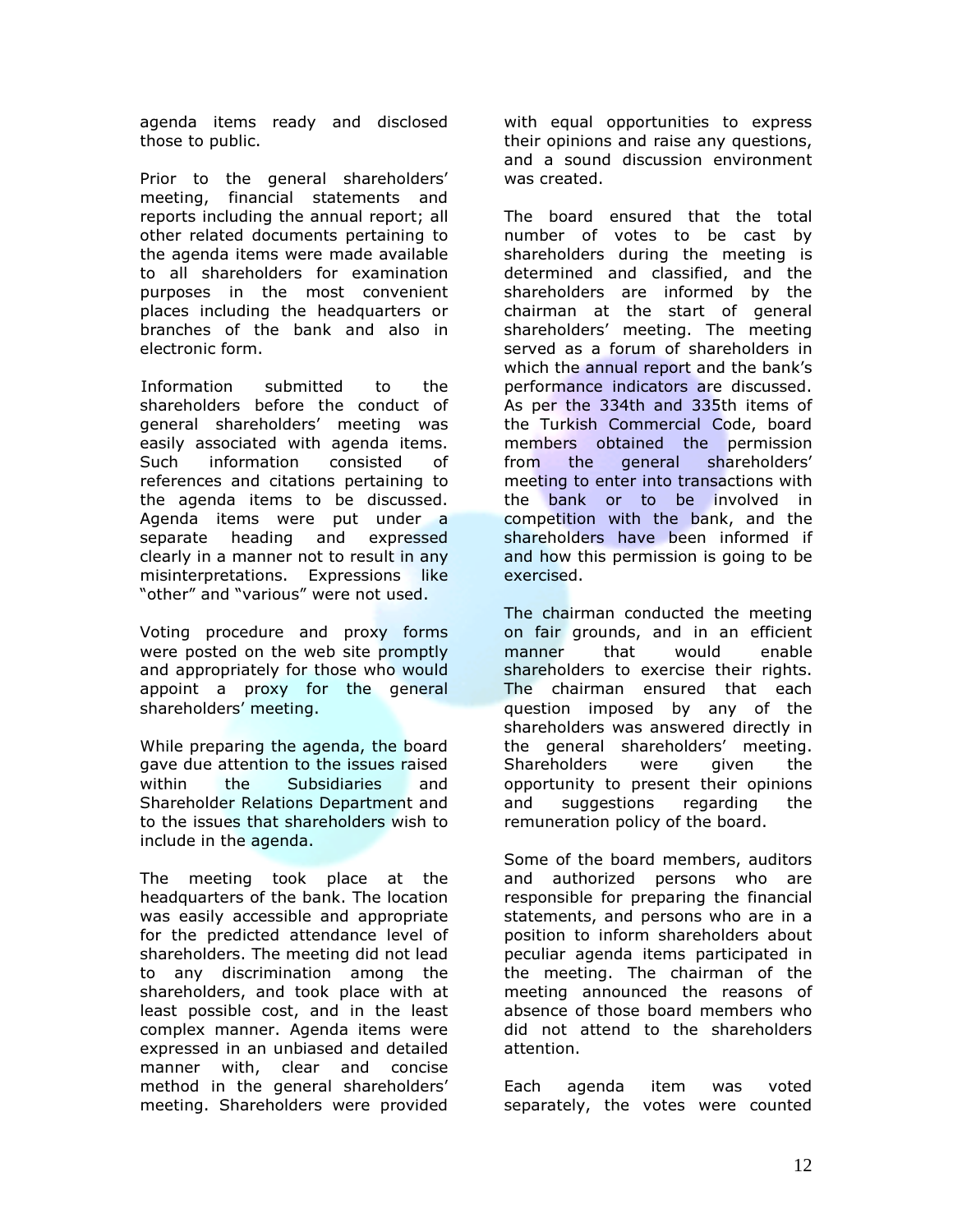and results of voting were announced before the end of the meeting. The minutes of the meeting are made available to the shareholders in writing and in electronic media at all times.

Since eight former members out of ten were re-elected, sufficient information was given to the shareholders in the annual reports distributed to them prior to the meeting. Also, verbal information about the new candidates was provided. Minimum requirements for disclosure of information about the candidates are not stated in the articles of association of the bank.

The audit firm explained in writing in its audit report whether or not the financial statements and other financial reports such as capital adequacy table comply with the current principles and standards; the statements and reports truly and completely reflect the real status of the bank; and whether or not there are any issues hindering the independence of the external auditor company.

#### 1.5. Voting Rights:

At Yapı Kredi, each shareholder, including those domiciled abroad, is provided with the opportunity to exercise his/her voting right in the most appropriate and convenient way. There are no ceilings applied on the number of votes that a shareholder may exercise during the general shareholders' meeting. The right to vote is automatically granted once the share is acquired and there are no arrangements that would postpone the exercise of the right to vote a certain period following the acquisition of the share. The articles of association of the bank do not contain any provisions that grant any voting privileges.

There are no provisions in the articles of association of the bank that prevent voting by use of a proxy who is not a

shareholder. Legal representations are documented in writing. The board communicates with the institutional representatives and institutional representation is based on open ballot.

Voting was conducted through open ballot and by raising hands during the general shareholders' meeting and shareholders were informed of the voting procedure prior to and at the beginning of the meeting. "One share, one vote" principle was duly observed at the meeting.

#### 1.6. Dividend Rights:

Yapı Kredi's dividend policy is clearly defined and disclosed to public. This policy, which takes into account prevention of deterioration of the delicate balance between shareholders' expectations and the bank's need for growth; taking into consideration of the bank's profitability, is submitted to the shareholders at the general shareholders' meeting and is incorporated in the annual report.

The bank's dividend distribution policy is defined in article 78 of the articles of association.

Yapı Kredi does not carry out any interim dividend payments and no such provisions exist in the articles of association.

#### 1.7. Transfer of Shares:

Neither the articles of association of the bank nor any decisions adopted at the general shareholders' meeting contain any provisions that impede the transfer of shares.

#### 1.8. Equal Treatment of Shareholders:

As a result of our examinations of the conduct, execution and minutes of the general shareholders' meetings, the articles of association, and interviews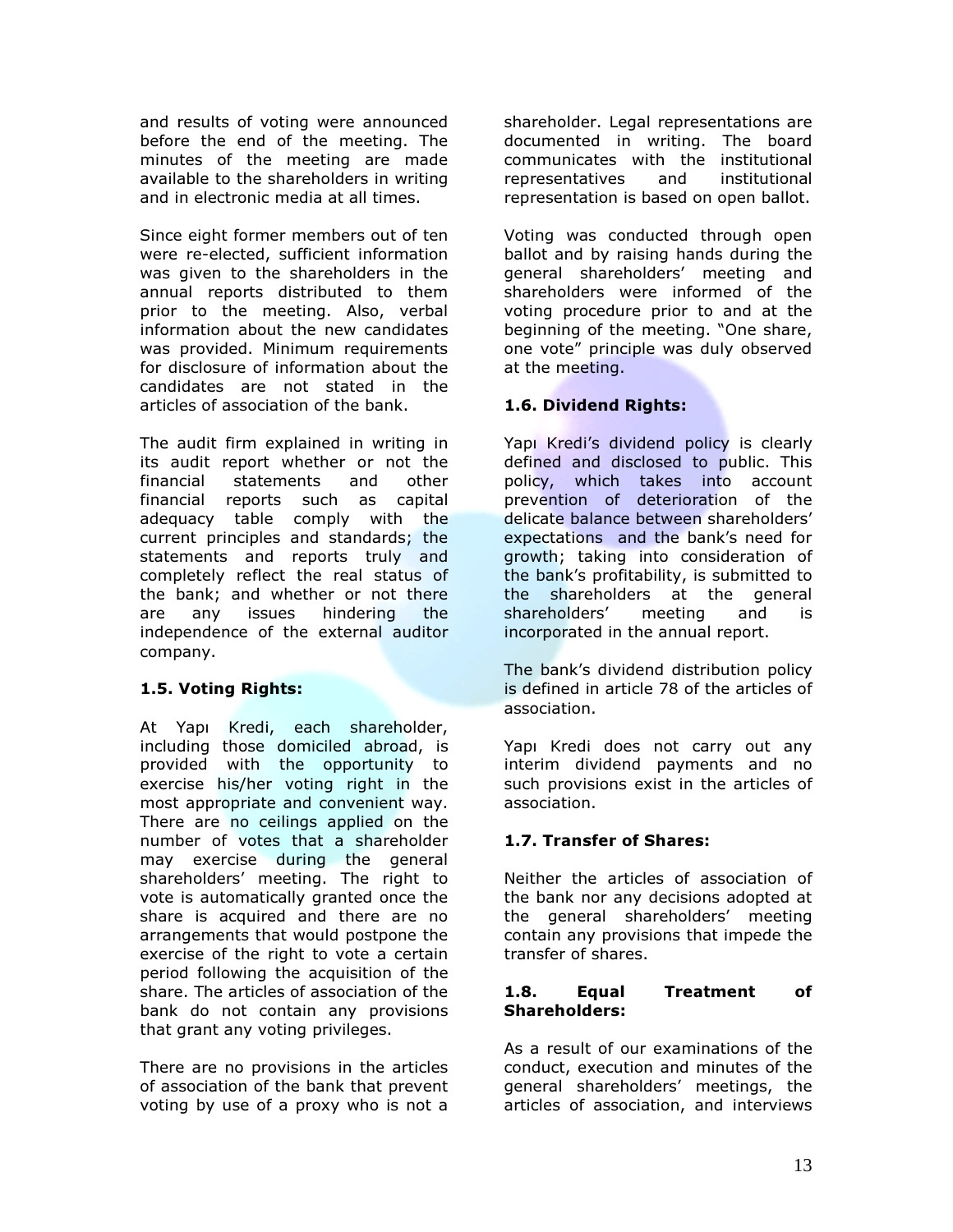with bank officials, we have no reason to doubt the equitable treatment of shareholders.

Yapı Kredi officials, during the rating process, have also declared that the board of directors, executives, shareholders who are controlling the management, or other persons, who<br>would have administrative would have administrative responsibility, do not perform any activities on their own behalf which coincide with the activities of the bank.

We did not come across to a sign of any shareholder acting with the intention of harming other shareholders and the bank unless aimed at protecting his/her own justified interest.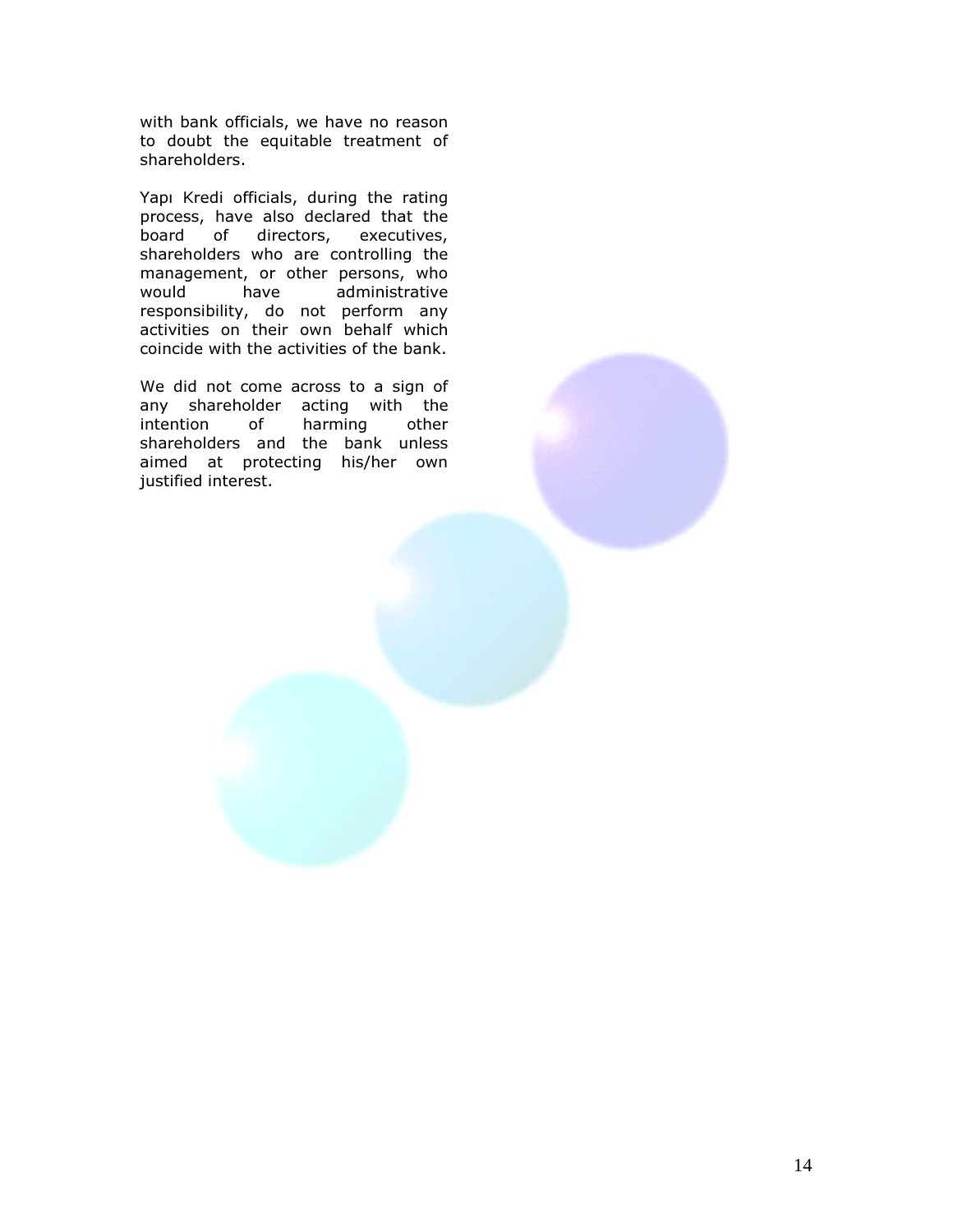### **SECTION 2: PUBLIC DISCLOSURE AND TRANSPARENCY**



#### SYNOPSIS

| ٠  | An information policy is<br>established with regard to public<br>disclosure                                                                                           |
|----|-----------------------------------------------------------------------------------------------------------------------------------------------------------------------|
|    | A corporate governance<br>compliance report is established<br>and disclosed to public                                                                                 |
|    | Dividend policy disclosed in the<br>annual report                                                                                                                     |
|    | Ethical rules disclosed to public<br>on the web site                                                                                                                  |
|    | Comprehensive web site, actively<br>used for public disclosure                                                                                                        |
| Ŧ. | Comprehensive annual report<br>complies with the legislation                                                                                                          |
| ٠  | Relations and modus operandi<br>with independent auditors comply<br>with rules and regulations                                                                        |
|    | Concept of trade secret is defined<br>and list of insiders is disclosed to<br>public                                                                                  |
|    | List of ultimate controlling<br>individual shareholders after<br>being released from indirect or<br>cross shareholding relationships<br>between co-owners undisclosed |
|    | Unilateral declaration of intent of<br>the board is not in the corporate<br>governance compliance report                                                              |
|    | Minutes of important board<br>meetings not posted on the web<br>site                                                                                                  |

"Subsidiaries and Investor Relations Department" and "Investor Relations and Strategic Planning Department" are responsible for public disclosure tasks. The bank has established a

comprehensive information policy and disclosed it to the public. Any developments that may affect the value of the bank's capital market instruments are disclosed to public without any delay and within the time period required by the current legislation. However, CMB has recently imposed fines to Yapı Kredi, along with 5 other banks, for contradictions to communiqués Serial: VIII No: 43 and Serial: VIII No: 54.

comprehensive corporate governance compliance report is prepared and duly disclosed to public by the bank. Dividend policy of Yapı Kredi is included in the annual report of the bank and disclosed to public within the framework of the bank's information policy. The bank has also disclosed its ethical rules on its web site.

The bank's website is actively used as a means of public disclosure. It is easily accessible, user friendly, and comprehensive. It is also available in English for foreign investors with the same content.

Transactions between the bank and board members, executives and shareholders are disclosed to public as per the CMB, ISE, and BRSA (Banking Regulation and Supervision Agency) regulations.

The periodical financial statements and their notes are prepared in accordance with the existing legislation and international accounting standards. The annual report of the bank is comprehensive and fully complies with rules and regulations. However, remuneration, bonuses and other benefits offered to the executives, and the audit firm's opinion about the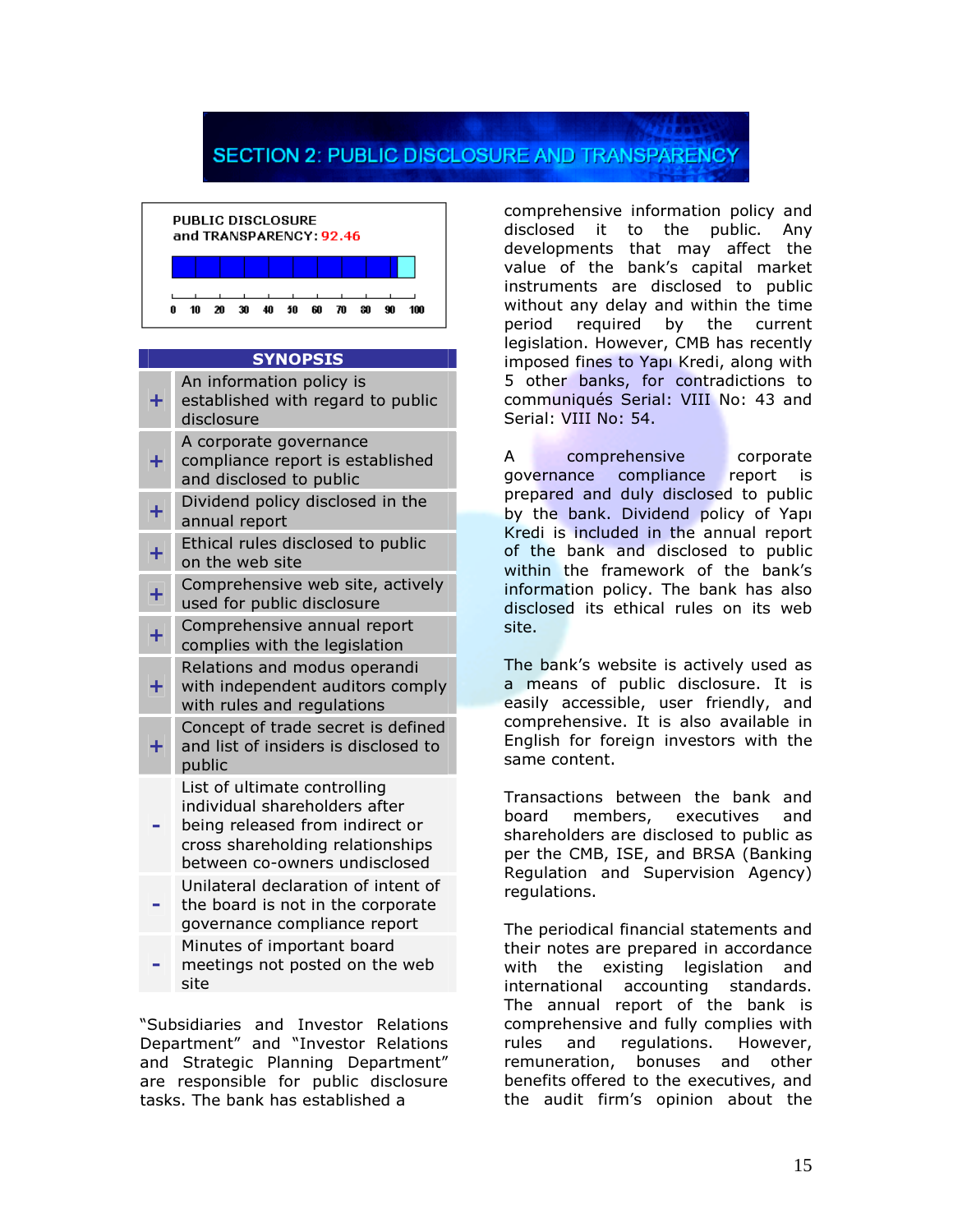internal control system of the bank did not find space in the annual report.

The external audit of the bank is performed by a reputable and international company. The selection of the audit firm as well as the entire audit process fully complies with the existing legislation.

Yapı Kredi has incorporated the definition of information that falls within the scope of trade secret in its internal book of rules and regulations. A list of the names of executives and other persons/institutions who provide services to the bank, and who can potentially possess price-sensitive information is disclosed to public via compliance report.

Yapı Kredi complies with the legislation in terms of public disclosure and duly discloses all information about significant developments that must be disclosed to the public.

#### 2.1. Principles and Means for Public Disclosure:

"Subsidiaries and Investor Relations Department" and "Investor Relations and Strategic Planning Department" are responsible for public disclosure tasks. Mr. M. Erkan ÖZDEMİR, Mr. M. Gökmen UÇAR, Mr. Erdinç TETİK, Mr. Hasan SADİ, Ms. Aysel TAKTAK, Mr. M. Akif YAZICI, Mr. Serkan SAVAŞ, Ms. A. Güldem PERE HATİPOĞLU, and Ms. Sema GÜRDAL are the holders of authorized signatures to use and operate the KAP (Public Disclosure Platform). It has been observed by us that these executives perform their duties in cooperation with the corporate governance committee.

In full compliance with the transparency principle, the bank accurately discloses its accounting policy and operational financial results to the public. The bank has established

its information policy and disclosed it to the public on its web site.

Said information policy is renewed and presented to the shareholders at the first general shareholders' meeting.

Yapı Kredi's information policy covers category of information to be disclosed to the public in addition to the requirements of the relevant legislation; form, frequency and methods of disclosure; the frequency at which the board and the executives would confront the press/media; the frequency at which meetings for public disclosure would be conducted; the method to be adopted in order to answer the questions submitted to the bank and other relevant issues. Furthermore, the type of information to be discussed at the general shareholders' meeting is included in the bank's information policy.

Structural organization of the board of directors as well executives, scope of activities and the corporate structures of the bank and legal or commercial relationships with other enterprises or individuals are duly disclosed to public. The system for bonuses payable to the board members and executives is incorporated in the articles of association of the bank.

Should there be a significant change in the financial status and/or operations of the bank, or in case of an expectation of such a significant change in the financial status and/or operations in the future, the information is disclosed to public, save for the relevant provisions of legislation. Any changes or new developments in the already disclosed information is also regularly updated and disclosed to the public.

A comprehensive corporate governance compliance report is duly included in the annual report of the bank as well as its web site. However,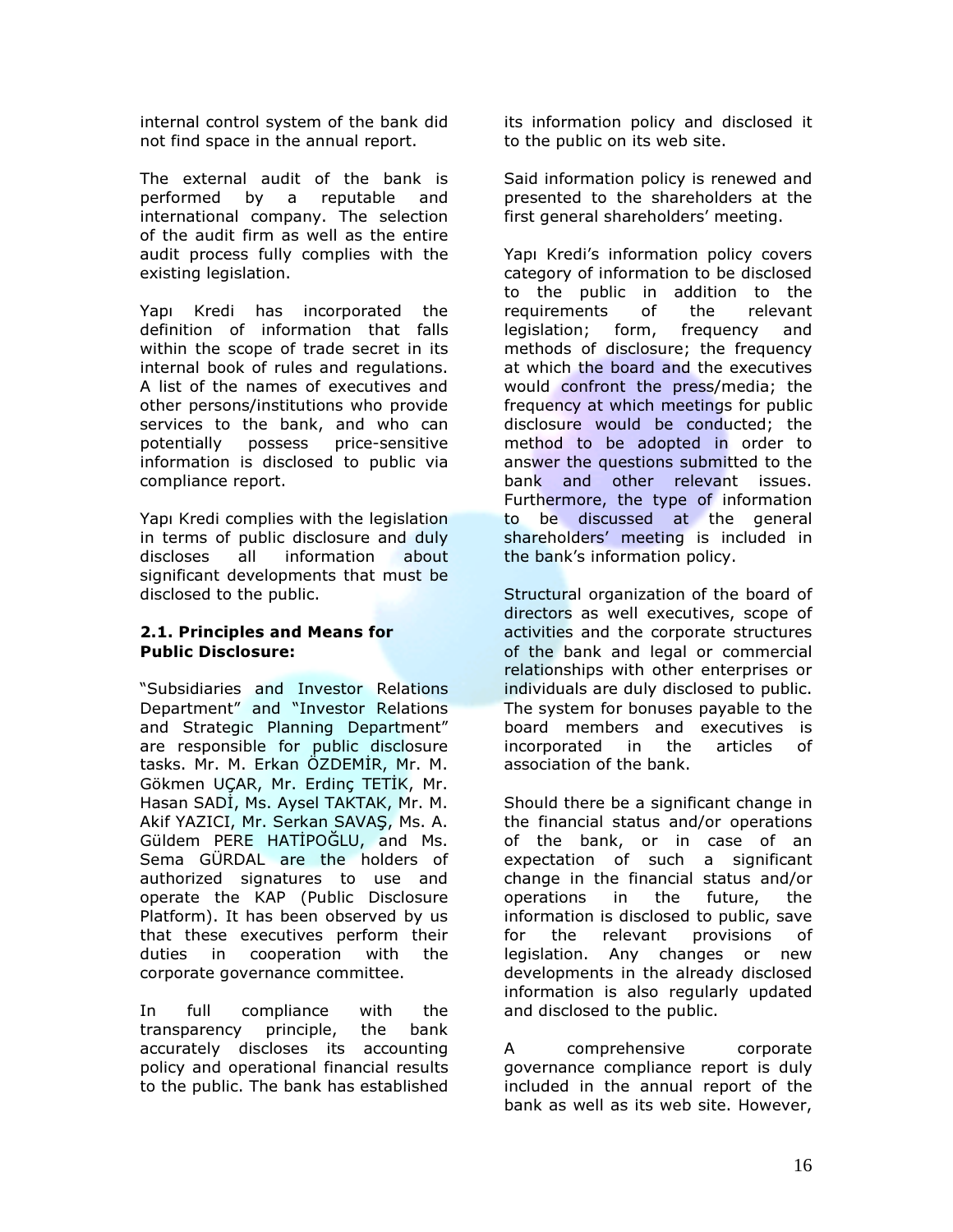a unilateral declaration of the board, which covers information about whether or not the principles are being properly applied and if the principles are not being applied, the reasons for such non-application is not included in the pertinent compliance report.

The dividend policy of Yapı Kredi is included in the annual report of the bank and disclosed to public within the framework of the bank's information policy. The bank has also disclosed its ethical rules on its web site.

Public disclosure, including the financial statements and reports does not consist of any exaggerated provisions or misleading information that would lead to false interpretations about the bank's financial status and operational results.

Save for the provisions of the legislation, the preparation or revision of financial statements, the compliance audit of the independent auditor, and public disclosure thereof are in compliance with the international standards. The method to be adopted for disclosing forward looking information is also included in the information policy of the bank.

The bank's website is actively used as a means of public disclosure. It is easily accessible, user friendly, and comprehensive. It is also available in English for foreign investors with the same content. The bank ensures that the information disclosed to the public is also available on its website which is configured and designed accordingly. The bank takes all the necessary precautions in order to prevent any modifications on the information displayed on its website.

Yapı Kredi's website includes trade register information; detailed information about the latest shareholder and management structure; the final version of the bank's articles of association together

with date and numbers of the trade register gazettes in which amendments are published; special events announcements; annual reports and periodical financial statements; agendas of the general shareholders' meetings and list of participants and minutes of the general shareholders' meeting; form for proxy voting at the general shareholders' meeting; and frequently asked questions including requests for information, queries and notifications and responses thereof.

Minutes of important board meetings which may affect the value of capital market instruments of the bank, however, are not posted on Yapı Kredi's web site.

The bank's website emphasizes the announcement of the planned general shareholders' meeting, agenda items, other information, documents and reports on the agenda items and information on methods of participation in the general shareholders' meeting.

An informative document pertaining to the agenda items of the general shareholders' meeting is prepared and posted on the bank's web site.

Yapı Kredi's web address is printed in the bank's letterhead. The criteria regarding the use of the website are also included in the bank's information policy.

However, provisions for the disclosure of the nature of legal and commercial relationships between the bank and third party persons and companies that the bank is related to in terms of capital, management or audit are not included in the bank's information policy.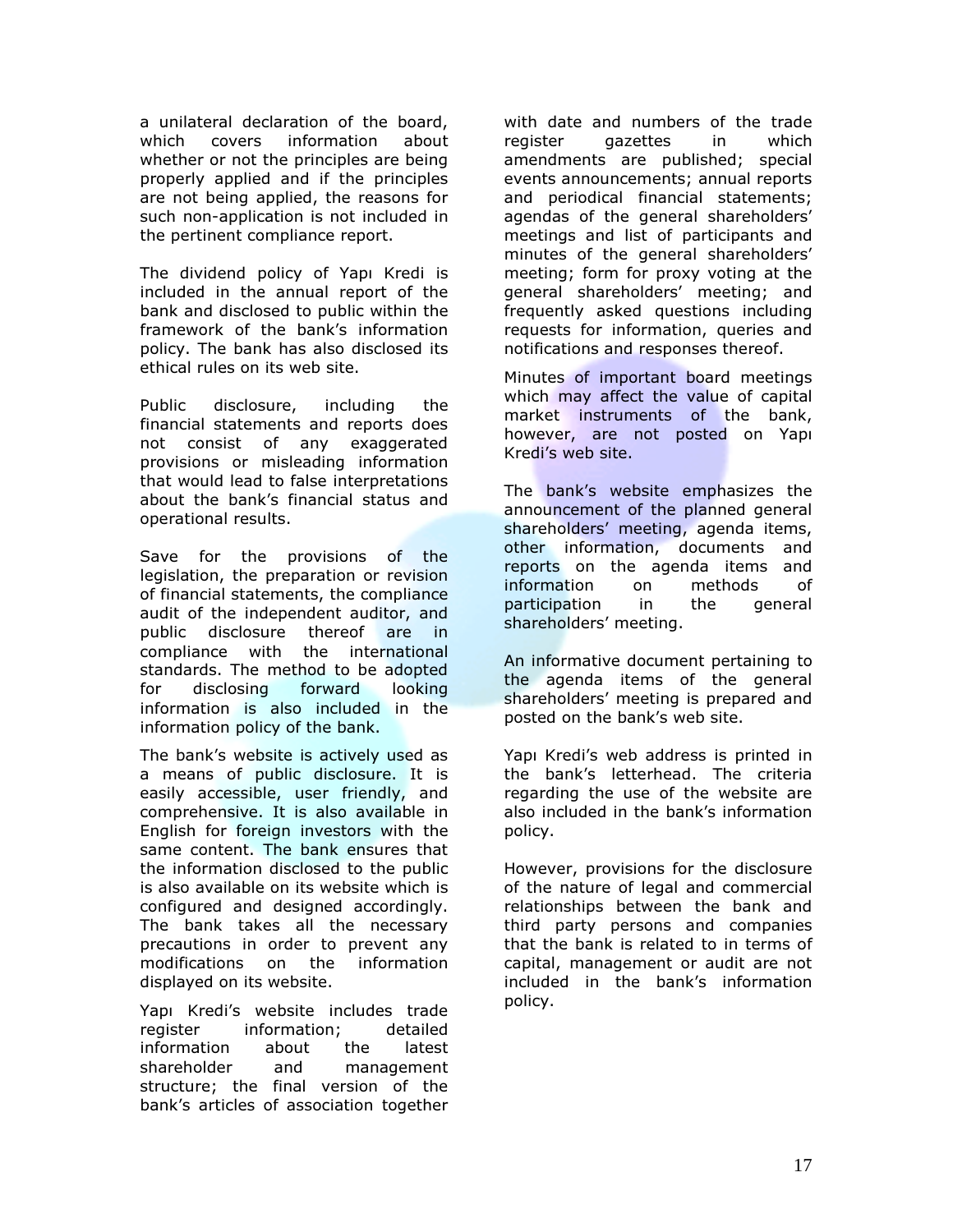#### 2.2. Public Disclosure of Relations between the Bank and Its Shareholders, the Board of Directors and Executives:

Although no such changes were affected in recent history, Yapı Kredi authorities have officially declared that, in case shareholding or voting right percentage of an individual or group reaches, exceeds or falls below the thresholds dictated by the legislation, the bank discloses such information immediately upon being informed thereof.

Yapı Kredi's ultimate controlling individual shareholder or shareholders are not disclosed to the public, as identified after being released from indirect or cross shareholding relationships between co-owners. Similarly, bank's capital structure is not presented in a table format that would include the names of the ultimate controlling individual shareholder/s (names of the real personalities), amount and proportion of their shares and such a table is not incorporated into the annual report and notes to the financial statements.

Commercial and non-commercial transactions between the bank and companies, where board members, executives and shareholders, who either directly or indirectly own at least 5% of the bank's capital, possess at least 5% and more of shareholding or having the control of the latter are disclosed to public as per the CMB, ISE, and BRSA legislation.

#### 2.3. Periodical Financial Statement and Reports in Public Disclosure:

The periodical financial statements and their notes are prepared in accordance with the existing legislation and international accounting standards and applied accounting policies are also included in the footnotes of the financial statements.

The footnotes of the periodical financial statements include all offbalance sheet transactions including contingent claims, all liabilities and operational results that would affect future financial status, liquidity of the bank, investment expenditures, investment sources, all factors that would affect the future relations of the bank with other real persons and legal entities which are not within the scope of consolidation.

Comments about the capital adequacy obligations of the bank, as per the relevant articles of the BRSA legislation are also incorporated in the footnotes of the periodical financial statements.

Yapı Kredi's annual report is signed by the responsible board members and executives who have declared that the bank acts in accordance with the related legislation and a statement indicating that the current periodical financial statements completely reflects the true financial status of the bank and that the bank acts in accordance with the related legislation is provided in the annual report.

Yapı Kredi's annual report includes information about the scope of activities of the bank; the sector in which the bank operates and its status within the sector; statistical data and graphics; board of directors' evaluation and analysis of financial status and operation results; level of achievement of the planned operations; the bank's position with respect to the defined strategic objectives; the board of directors' statement about the status of internal control system; rating agencies' opinions about the bank; a macro analysis of foreseeable risk factors regarding future operations; and an analysis of significant transactions carried out during the preceding year with the group companies and other related persons and institutions; commercial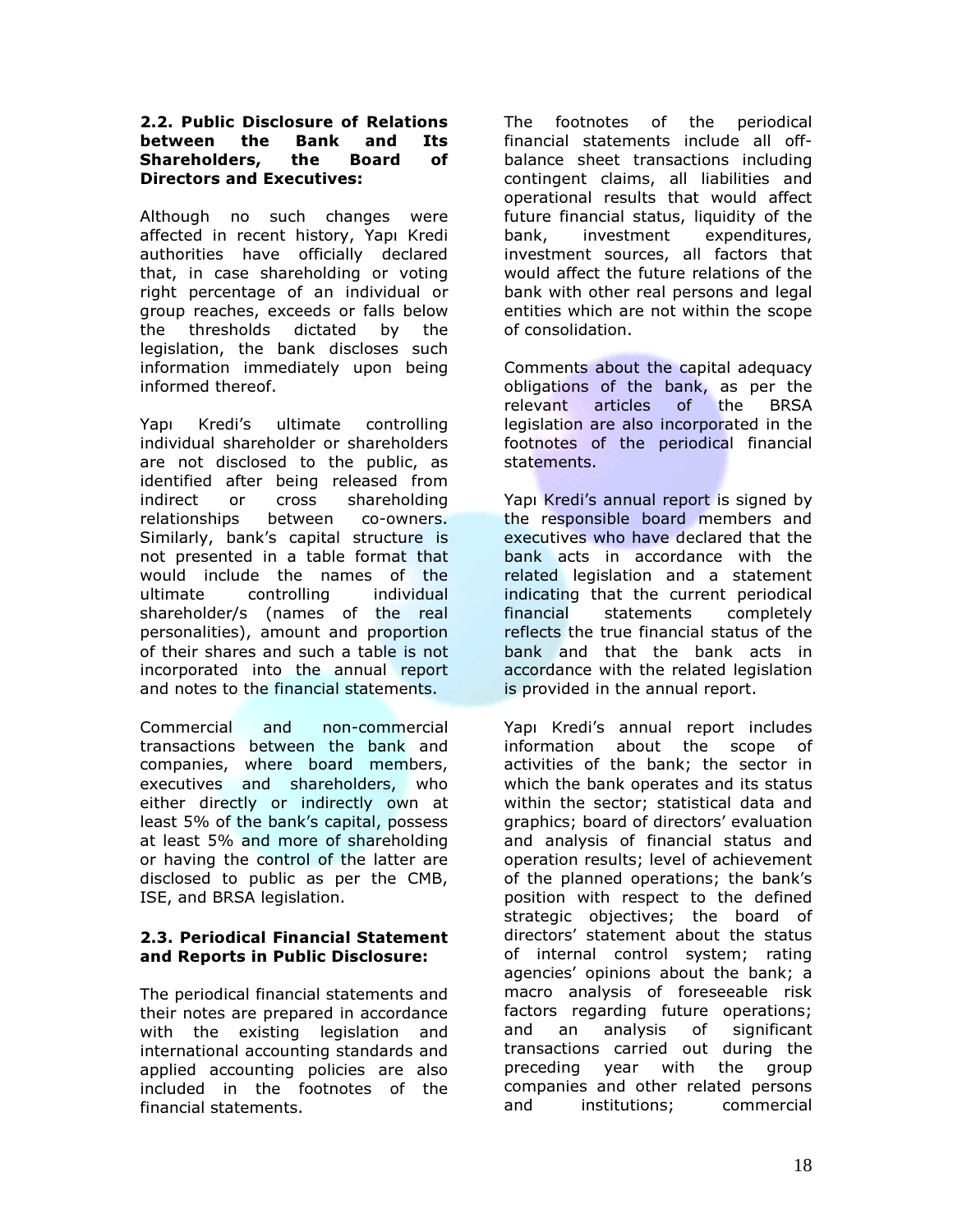transactions between the bank and companies, where board members, executives and shareholders, who either directly or indirectly own at least 5% of the company's capital, possess at least 5% and more of shareholding or having the control of the latter; and the dividend policy of the bank.

On the other hand, the audit firm's opinion about the internal control system of the bank did not take place in the annual report.

The curriculum vitae of the bank's board members and executives; their duties and responsibilities within the bank; and positions held outside the bank are included in the annual report. However, remuneration, bonuses and other benefits offered, criteria that define such benefits and performance evaluation of the corporate governance committee are not presented in the annual report.

Yapı Kredi's annual report does not include the bank's capital structure presented in a table format that would include the names of the ultimate controlling individual shareholder/s as identified after being released from indirect or cross shareholding relationships between co-owners.

Yapı Kredi's annual report is rich in content, comprehensive and fully complies with the requirements of BRSA. All pertinent information such as the capital adequacy ratio; financial risks; realistic valuations of financial assets and liabilities; transactions affected on behalf of others; detailed explanations regarding balance sheet, cash flow statement, and statement of changes in equity items; and comments of independent auditors are embedded in the annual report.

#### 2.4. Functions of External Audit:

The external audit firm chosen by Yapı Kredi (Güney Bağımsız Denetim ve Serbest Muhasebeci Mali Müşavirlik A.Ş., an Ernst & Young Global Ltd. member company) is an independent and international audit company.

The nomination and election process of the audit firm starts with a recommendation from the audit committee to the board and ends with the board's choice being presented and approved by the general shareholders' meeting.

The operations of the audit firm and the contents of the contract signed with them are in compliance with the legislation.

Independent audit contract is devised in accordance with the existing legislation. Although there is no evidence of any contrary application, it is worth noting that independent auditors have not been contractually provided with immunity against risks due to legal proceedings emanating from the bank's operations.

There has been no legal conflict between the bank and the external audit firm. Similarly, the bank authorities during the rating process officially declared that the audit firm, auditors and other related staff working for them are not permitted to provide consultancy services to the bank within the same period of auditing services.

#### 2.5. The Concept of Trade Secret and Insider Trading:

Yapı kredi has incorporated the definition of information that falls within the scope of trade secret in its internal book of rules and regulations. Necessary measures and precautions are defined in the bank's ethical rules and working principles documents.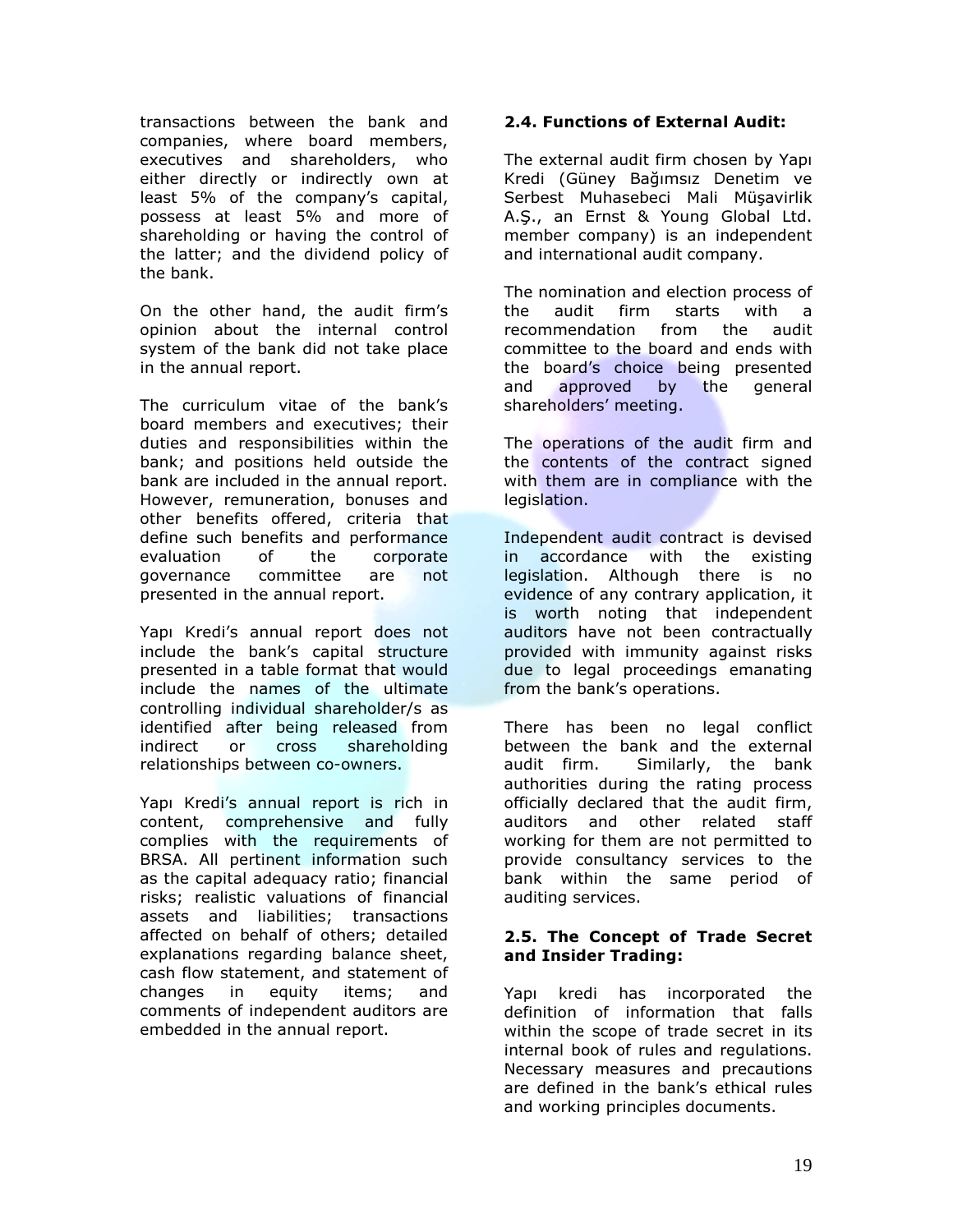A list of the names of executives who can potentially possess price-sensitive information which may affect the value of the bank's capital market instruments is prepared and disclosed on its corporate governance compliance report.

#### 2.6. Significant Events and Developments That Must Be Disclosed to the Public:

Yapı Kredi is obliged to obey the rules and regulations of the CMB and the BRSA in terms of public disclosure.

All developments such as a lawsuit brought against or filed by the bank at significant amounts, or conclusion thereof; any significant change in the management and capital structure of the bank, and affiliated companies; any increase or decrease of more than 25% in the share price of the bank within the last 5 days; changes in the articles of association or internal regulations; the rating agencies' grades assigned to the bank's creditability and issuance of shares; any changes that may take place thereafter are regularly disclosed to public.

During the rating process and in recent history, there has been no change in the listing criteria of the ISE where Yapı Kredi's shares are traded; cases where the bank is unable to meet one of the listing criteria; and cases where the bank's securities get de-listed or suspended. Similarly, Yapı Kredi did not decide to make a tender offer or proxy solicitation by making an announcement. An obligation to make a tender offer did not arise and there were no transactions to be made for this purpose.

Yapı Kredi disclosed to the public in a timely manner, that along with 7 other banks, it was under investigation by the Competition Authority according to the Act No: 4054 of the Act on the

Protection of Competition; within the framework of this investigation received an administrative fine of TL 14,211,048 (with the right to file an appeal at the Council of State); and according to Chapter 17 of Misdemeanor Law No: 5326, 3/4<sup>th</sup> of the said fine, TL 10,658,286 is paid to the Large Taxpayers Office (again with a right to appeal); and a trial of action for stay of execution was opened at the Council of State.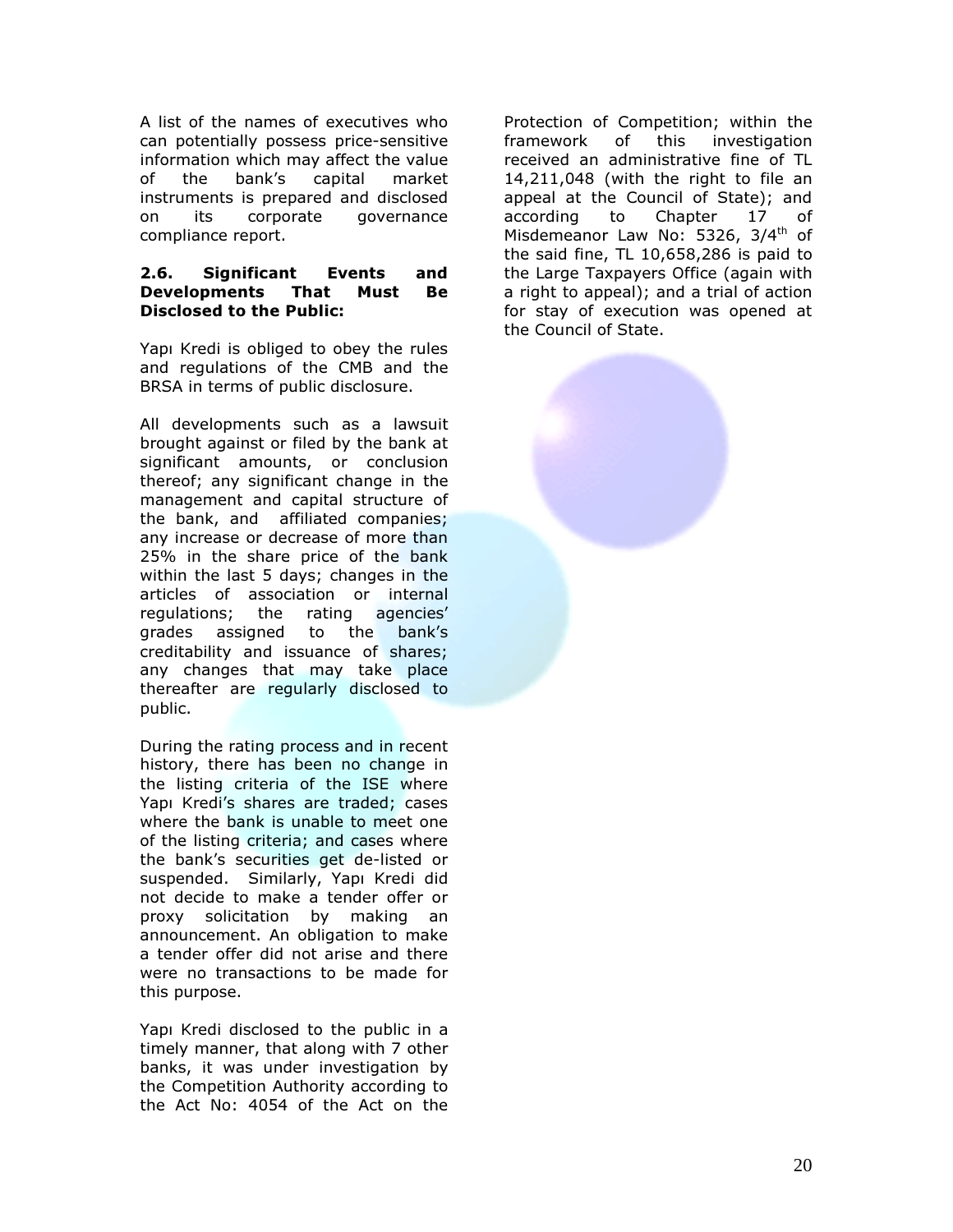## **SECTION 3: STAKEHOLDERS**



#### **SYNOPSIS**

Measures to safeguard

- $+1$ stakeholders' rights have been facilitated
- + Comprehensive human resources policy
	- Compliance with quality
- + standards in banking products and services
- Ethical rules prepared, disclosed to public on the web site, but not
- = yet brought to the shareholders' meeting for approval
	- No provision in the articles of association regarding the participation of stakeholders in the management of the bank

-

This chapter covers the subjects about which Yapı Kredi performs the best in terms of corporate governance applications. Yapı Kredi has reached a standard above country norms on all sub-headings in this section.

Relations with stakeholders are at a positive level and there is no evidence of any infringements of their rights. Attentive and sensitive control mechanisms are in place to avoid or stop such infringements.

All channels are open for the conveyance of complaints and grievances and internal and external level of satisfaction is constantly monitored.

The human resources policy is fully comprehensive and duly applied.

This policy provides incentives for carrier advancement and solicits a structure based on merit.

Remuneration system is based on performance.

Requests and needs of borrowers and depositors for banking products and services are met diligently.

Personnel and discipline bylaws include detailed processes to deal with actions against ethical and operational rules and regulations.

Relations with regulatory authorities are generally good. However, in 2011 the Competition Authority fined Yapı Kredi along with 7 other banks.

Environmental awareness and sensitivity takes important place among Yapı Kredi's business principles. Studies on this subject are satisfactory and perform above country averages.

#### 3.1. Company Policy Regarding Stakeholders:

The quality of the relationship between Yapı Kredi and its stakeholders is high. During the rating process, we did not detect any significant or frequent incidences where stakeholders' rights which are regulated by the current legislation and contracts have been violated. The bank officials have declared that grievances of stakeholders who claim that their rights have been violated are reviewed by the audit units of the bank; priority is given to the reinstitution of those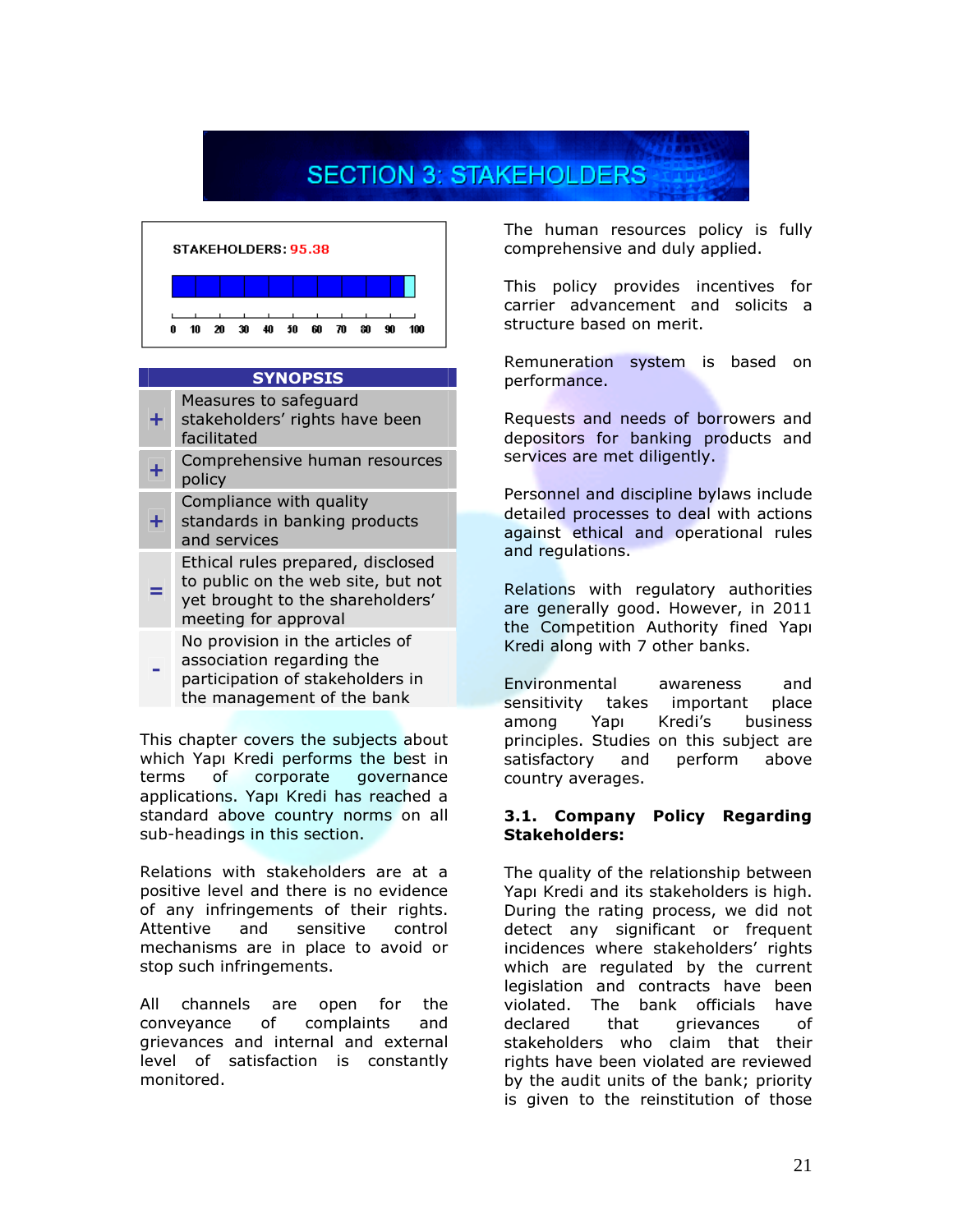rights if reviews dictate so; wrong transactions are corrected; and finally necessary penalties are affected for those who are responsible. Furthermore, the bank acts as a pioneer in overcoming and solving any possible conflicts and disputes that may arise between the bank and its stakeholders. In case the rights of the stakeholders are not regulated by the relevant legislation, the bank preserves the interest of stakeholders under good faith principles and within the capabilities of the bank, without permitting any damage to the brand image.

The corporate governance structure of the bank ensures that all stakeholders, including the employees are provided with an effective and continuous mechanism to convey their concerns regarding legally and ethically improper transactions to management. Alternative distribution channels (ADC) are used for this purpose. All the customer complaints, whether it is verbal or written, are recorded. Then, areas of trouble are determined and necessary actions are promptly taken for improvement.

#### 3.2. Stakeholders' Participation in the Company Management:

Yapı Kredi supports mechanisms and models to encourage participation of the stakeholders in the management of the bank while giving priority to employees. In accordance with the continuous improvement principle, Yapı Kredi encourages employees to prepare proposals so that they support the decision-making process of the bank. The "Yapı Kredi Proposal Evaluation System" which has been formed for this purpose, encourages employees to prepare proposals for; increasing the productivity, improving the service quality, adding to the bank's image, improving the operational procedures, and minimizing the risks parallel to the

strategic objectives of the bank. All the proposals are evaluated by the management and applicable ones are rewarded. Employees can post their proposals and can trace the evaluation process via the YKB Proposal System located on the intranet. This system also has reporting capabilities. These mechanisms and models that are implemented by the Quality Group and encourage the participation of stakeholders in the management of the bank are embedded in the internal rules and regulations of the bank.

On the other hand, we observe that there are no such practices at Yapı Kredi that allow the representation of employees on the board.

During the rating process, we did not come across to any incidence of any incentives and privileges granted to stakeholders regarding the review of the management and operations of the bank and/or any information which is classified as trade secret being used so as to violate the equal opportunity among different groups of stakeholders.

#### 3.3. Protection of Company Assets:

Neither the board nor any of the executives of Yapı Kredi have been involved in any actions that caused the bank assets loose value and led to deliberate loss for stakeholders. The bank can extend credit to the board members, shareholders and employees within the limits of the banking law. Bank officials have declared that those credits are within the limits allowed by the legislation and related procedures.

#### 3.4. Company Policy on Human Resources:

Yapı Kredi employs a comprehensive and efficient human resources policy of which the fundamentals are: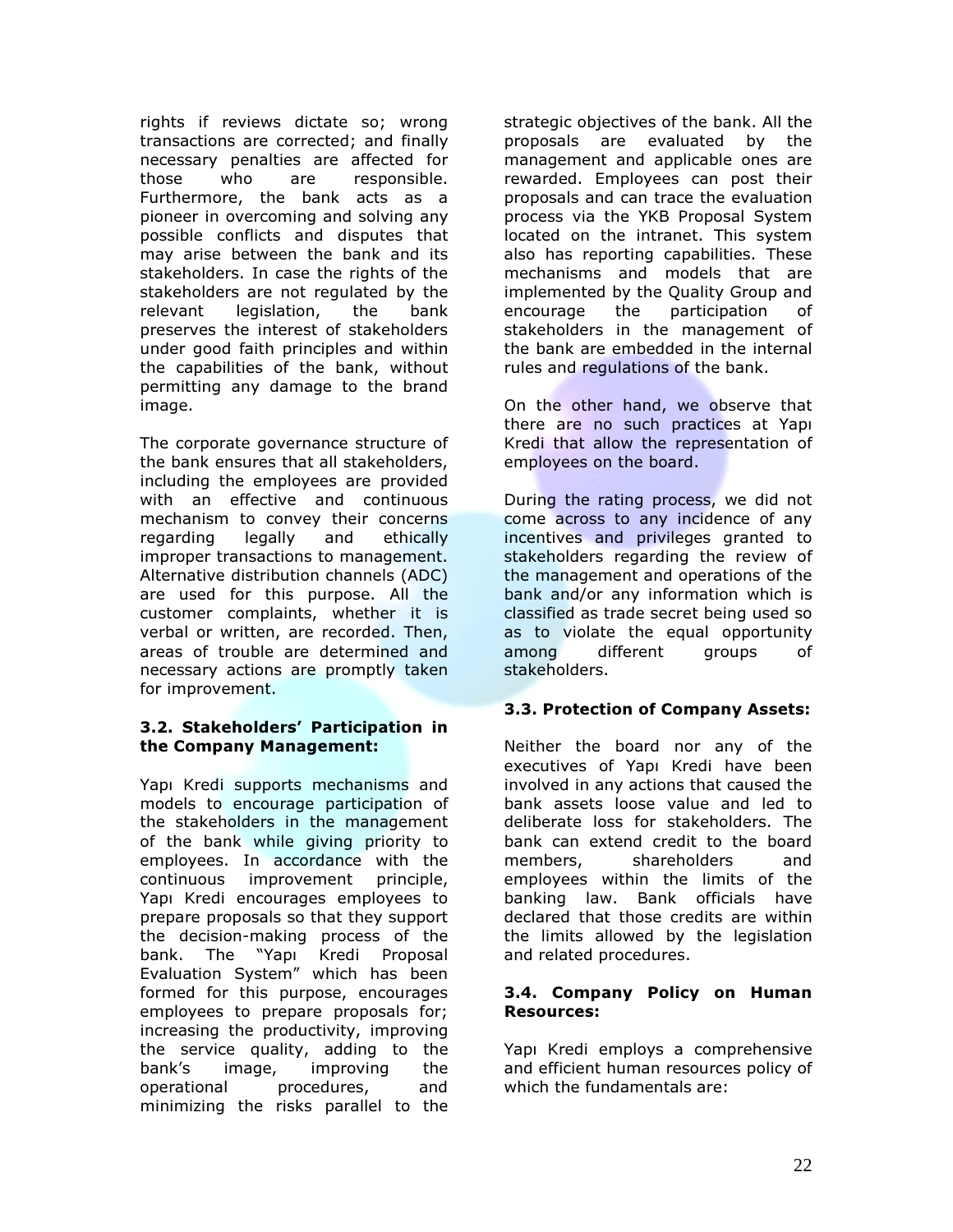- Staying within the framework of the Group's guidelines, determining the needs of each managerial unit in terms of number of personnel and professional profiles; managing the process of determining the annual and longterm personnel volume of each unit in consistence with the policies/objectives of bank management;
- Determining the career planning and professional improvement of human resources in accordance with each unit's needs and bank's policies;
- Building a working atmosphere that provides motivation, professional improvement and career planning on the basis of long-term evaluation of employees;
- Attracting and developing managerial, operational and specialized human resources with an emphasis on employee satisfaction;
- Providing education and training for human resources in consistence with the Group's quidelines and each unit's needs;
- Managing the crucially important human resources of the bank as well as developing high-quality personnel;
- Managing the internal process of recruitment with the support of parent company;
- Determining and applying the internal communications plan in accordance with the Parent's guidelines and in coordination with Corporate Identity and Communications unit;
- Supporting commercial administrations on promoting the establishment and implementation of commercial incentive campaigns;
- Leading change and taking responsibility in this regard to manage the organizational and cultural change.

This policy is designed to encourage carrier development and install an employment system that is based on merit.

The bank is giving a special emphasis on education and training within the framework of human resources policy. For this purpose, YAPI KREDİ BANKING ACADEMY CODE which covers; analysis of developmental needs of employees, determination of developmental activities, by using different training methods (classroom training, seminars, distance training, webinar, etc.) organization and application of such activities, budgeting and reporting of these activities, and evaluation and distribution of performance results is published and is currently being applied.

The primary objective of the academy is to make education and training the main contributors to the bank's objectives as well as being considered as an investment.

Yapı Kredi Banking Academy aims to provide:

- Adoption of all training and development activities by the relevant units,
- Training which support and complement the human resources policies,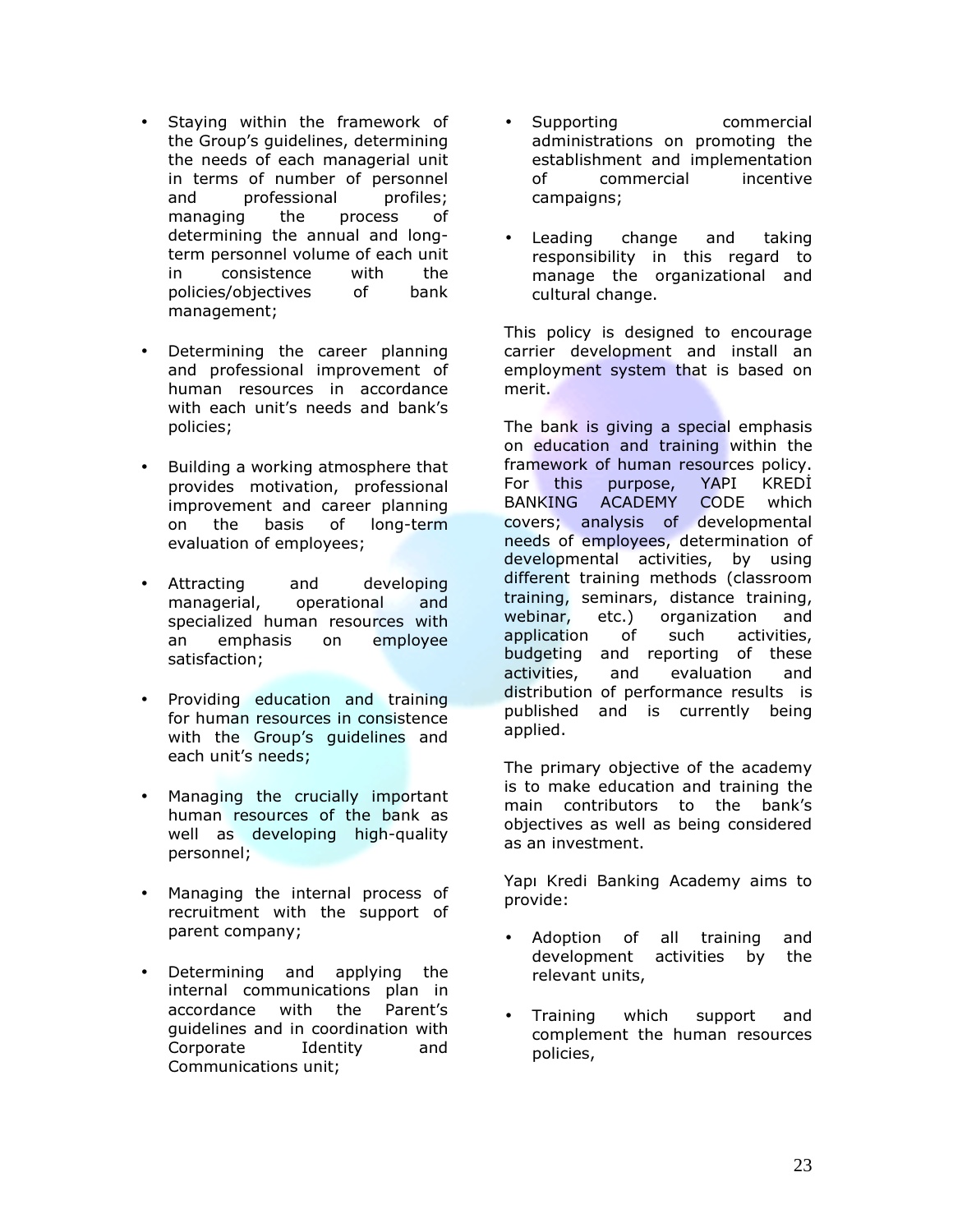- Focus on the development of the performance of the employees and expansion of the corporate culture at all training activities,
- Support to the process of career planning and development,
- Training, developing, and creating a system of back-up of executives who play a key role in achieving success,
- Identification and development of talented employees,
- Measurement and monitoring of the efficiency of training.

International seminars and conferences, foreign language training, and the training provided by the Banks Association of Turkey, CMB, and ISE are all programs targeting bank employees. Masters and doctorate support is also provided to the staff.

Yapı Kredi has a recruitment policy that defines appropriate criteria. Performance evaluations are conducted by one-to-one interviews of managers and employees annually. Managers provide feed-back to employees so they can plan the next term.

Performance of each employee is monitored by the executives throughout the year and feed-back is provided to maintain a high level of success.

Results of the performance evaluations are used as main input of career planning and development. These evaluations are affected each year on dates specified by the Human Resources Department through documents prepared in this regard.

Human Resources Department determines the salaries of employees

on the basis of evaluation and experience of each employee.

Salaries are determined by the limits of "Salary Levels" that indicate upper and lower limits for each level. A market research, annually conducted by Human Resources Department and the economic conditions are also used as an input. Salaries of union-member employees are determined by the Labor Agreement.

Yapı Kredi takes all measures in order to prevent race, religion, language, and sex discrimination among the employees and to protect the employees against any physical, spiritual and emotional mistreatments in the bank.

#### 3.5. Relations with Borrowers, Depositors, and Lenders:

One of the most important exercises that Yapı Kredi undertakes in marketing banking services and ensuring borrowers' and depositors' satisfaction is the external satisfaction surveys. These, which some of are mystery shopping surveys, are used for further improvement of service quality and customer satisfaction. Furthermore, requests and complaints received on line from the customers are monitored by the Alternative Distribution Channels.

As a result of our observations and interviews, we observed that the requests of customers are handled in a quick and efficient manner, and any delay in handling customers' requests and the reasons thereof are acknowledged. The bank adheres to the norms of quality standards of its services and ensures that the level of quality is preserved.

Within the scope of trade secret, confidentiality of information relevant to borrowers and depositors are respected. These issues are closely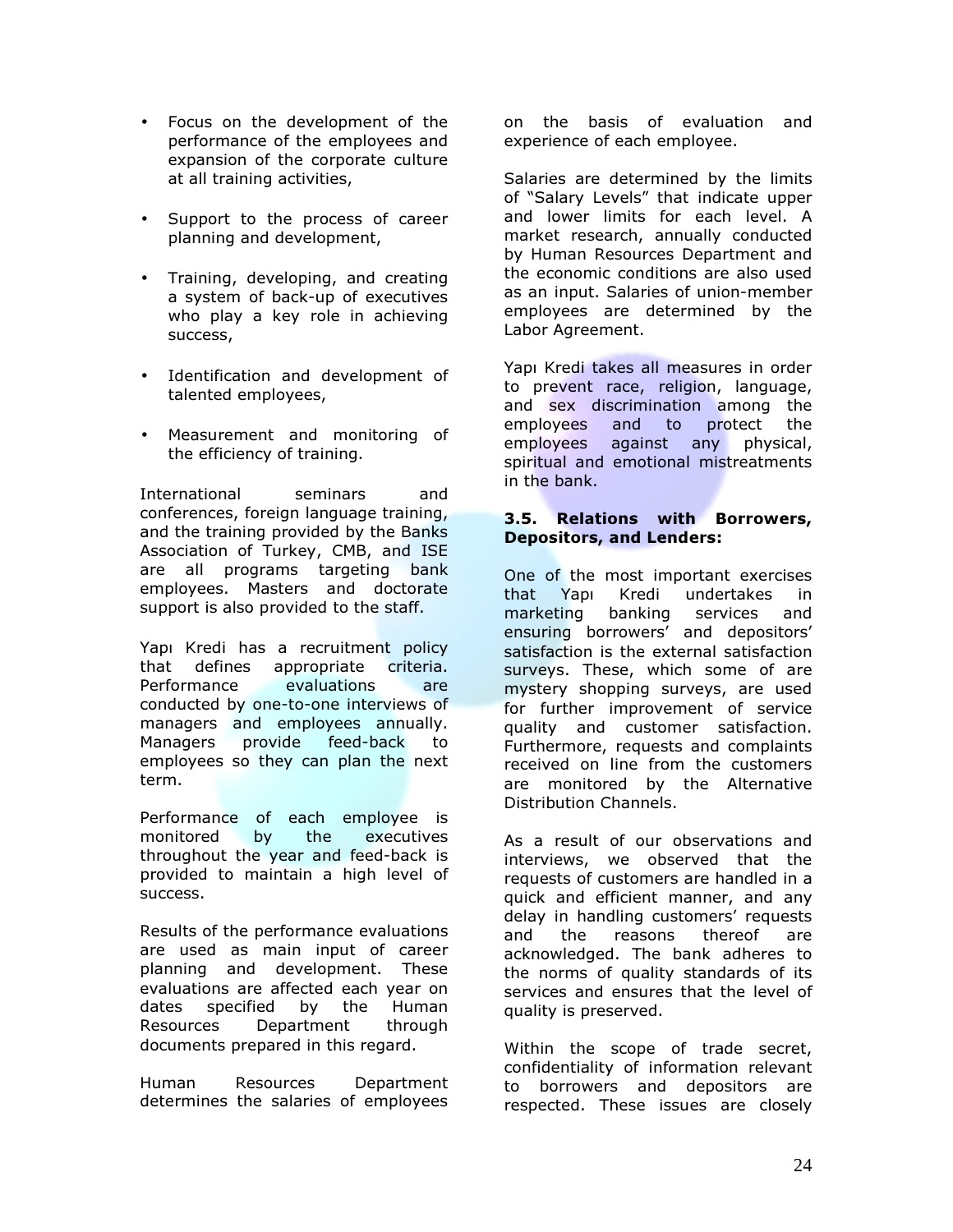monitored by the management system and the internal control department.

Yapı Kredi also monitors the level of corporate governance applications of its borrowers and carries out research on this matter during the credit rating process.

We observed that the bank prepares and employs standard procedures to protect depositor rights in illegal on line transactions in customer accounts. In such instances, the bank shows optimum care to prioritize compensation and then employs necessary legal proceedings against offenders. We did not come across to any incidence where the bank attempted to delay or hamper the resolution process.

#### 3.6. Ethical Rules:

Yapı Kredi has prepared an ethical code, disclosed it to public on its web site, however, not yet brought it to the shareholders' meeting for approval.

Processes to be applied in case of unethical personnel behavior and acts against operational rules and regulations are determined in the internal personnel and discipline codes in detail.

#### 3.7. Social Responsibility:

The corporate social responsibility approach of Yapı Kredi can be summarized as; to inform the public of community-acquired values, provide sustainable benefits for the community, and to be an exemplary corporate citizen. Yapı Kredi endeavors to fulfill its obligations in fostering society's continuous development by financially supporting to accomplish corporate social responsibility projects: primarily for education, the environment, culture and the arts. Such as:

#### Education

Vocational Education, A Crucial Matter for the Nation Project: As part of the project pioneered by Koç Holding to promote vocational education, 1,098 vocational school students were provided with coaching by 62 Yapı Kredi employees in 2011. Also within the scope of the project Yapı Kredi has provided apprenticeship opportunities at its branches for 104 vocational school students.

I Read I Play Project: This project, conducted in cooperation with the Educational Volunteers Foundation of Turkey reached out to 84 thousand children as of end 2011.

Yapı Kredi Girls Technical and Vocational High School: 450 students are being educated in Yapı Kredi Girls Technical and Vocational High School.

Scholarships: In 2011 Yapı Kredi introduced a scholarship program to one student who is receiving a master's degree at Koç University. Also under the project of Scholars of Anatolia, Yapı Kredi provided scholarship support to 2 students who had limited financial facilities and placed them in a variety of programs at Koç University.

Yapı Kredi, through Pension Fund Association, has launched a scholarship program on behalf of university student children of Yapı Kredi retirees who are both successful and financially disadvantaged.

Chair of Finance: In order to strengthen training and development in the field of finance, in 2011 Yapı Kredi established Yapı Kredi Chair of Finance at Koç University.

#### **Environment**

Infinite Blue Project: As a result of project undertaken in cooperation with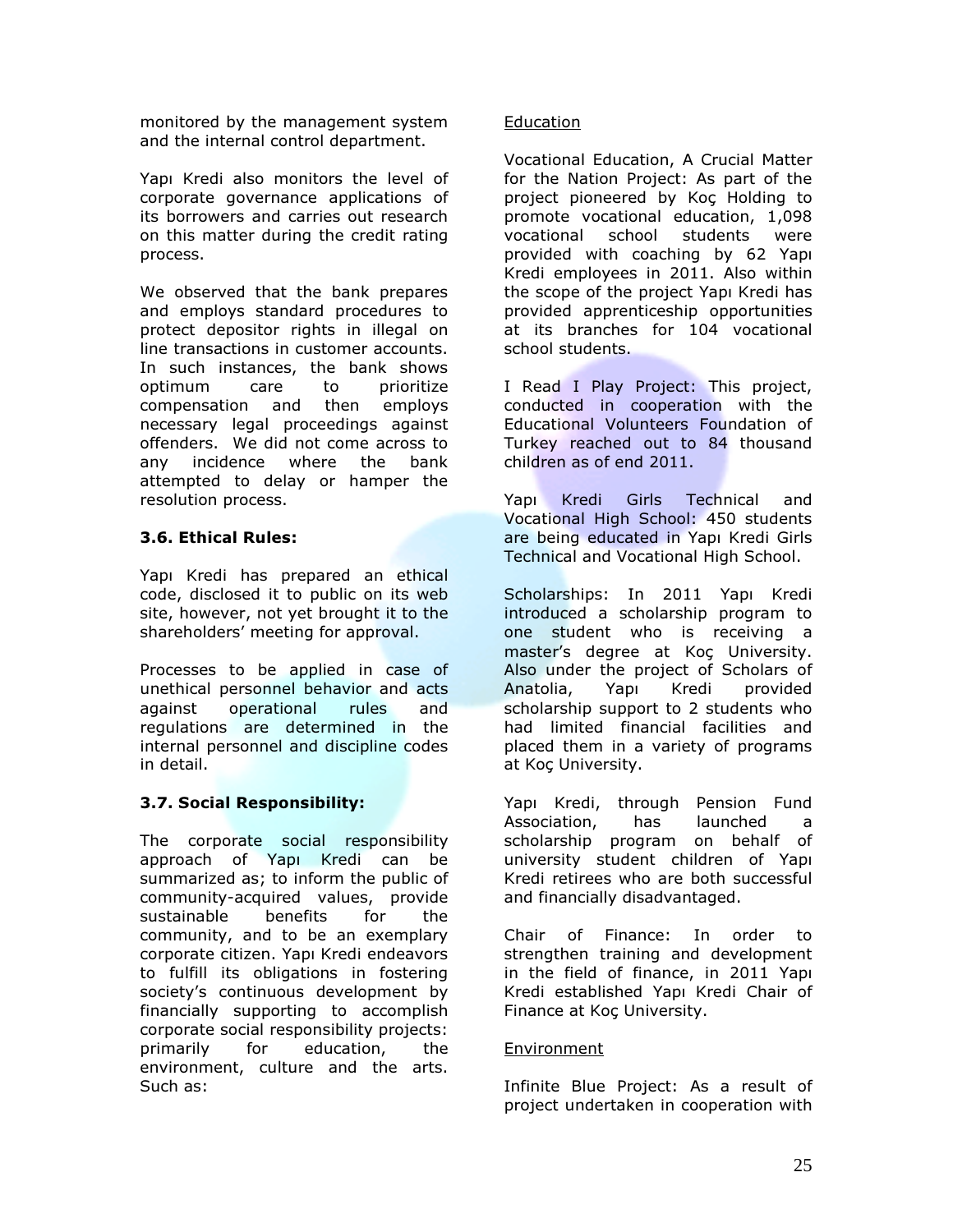the Turkish Marine Environment Protection Association/TURMEPA, the number of students who were trained reached 6.6 million in 2011.

Recycling Project: Within the scope of the recycling project launched in 2011, all paper, plastic, glass, and metal waste of Yapı Kredi premises were recycled. Until the end of October 1,167 tons of paper, 1.4 tons of plastic, 0.5 tons glass, and 0.2 tons of metal waste were sent for recycling.

#### Culture and Arts

Yapı Kredi Cultural Activities, Arts and Publishing Activities: Yapı Kredi Cultural Center hosted 8 different exhibitions during 2011. Yapı Kredi Publications published 233 new works and 432 reprints. Over 1 million books were sold during the year.

Çatalhöyük Excavation: Çatalhöyük Excavation team, bringing new archeological findings to light each year, performed excavation works between June and September in 2011 with the support of Yapı Kredi.

Afife Theater Awards: The "Afife Theater Awards", which has been organized since 1997 on annual basis and considered among the most prestigious art awards given in Turkey, has been distributed in 2011.

#### Voluntary Projects of Yapı Kredi

Yapı Kredi's Volunteers Platform was established under the framework of corporate voluntary activities. The following initiatives were launched in 2010:

> • Volunteer programs and aid for the visually impaired in cooperation with the Six Dots Foundation, including book readings and donation of audio books to the foundation's library.

- Support for Küçükyalı kinder garden through various activities with the children, including organizing a summer camp.
- Opportunities and aid for highly motivated students in underprivileged villages, also through organization of charity bazaars and visits by employees
- Volunteer programs in cooperation with Yapı Kredi Nursing Home, encouraging employees to actively visit pensioners on a monthly basis
- Social and cultural activities for underprivileged children to contribute to their after school social development in cooperation with Darüşşafaka.
- Support for underprivileged children in cooperation with GEA Search, Rescue and Ecology Group.
- Tree planting festival.
- Statue.
- Representatives of commitment.

Under the framework of the campaign called For My Country, initiated by Koç Holding, Yapı Kredi employees donated 493 units of blood to the Turkish Red Crescent in 2011.

#### **Other**

Banking for the Disabled project: Yapı Kredi has launched "Banking for the Disabled", an innovation that offers disabled customers easy and modern access to the banking services. Online chat for the hearing impaired, specially equipped ATMs and POS machines for the visually impaired, ATMs for the orthopedically disabled are within the scope of this program.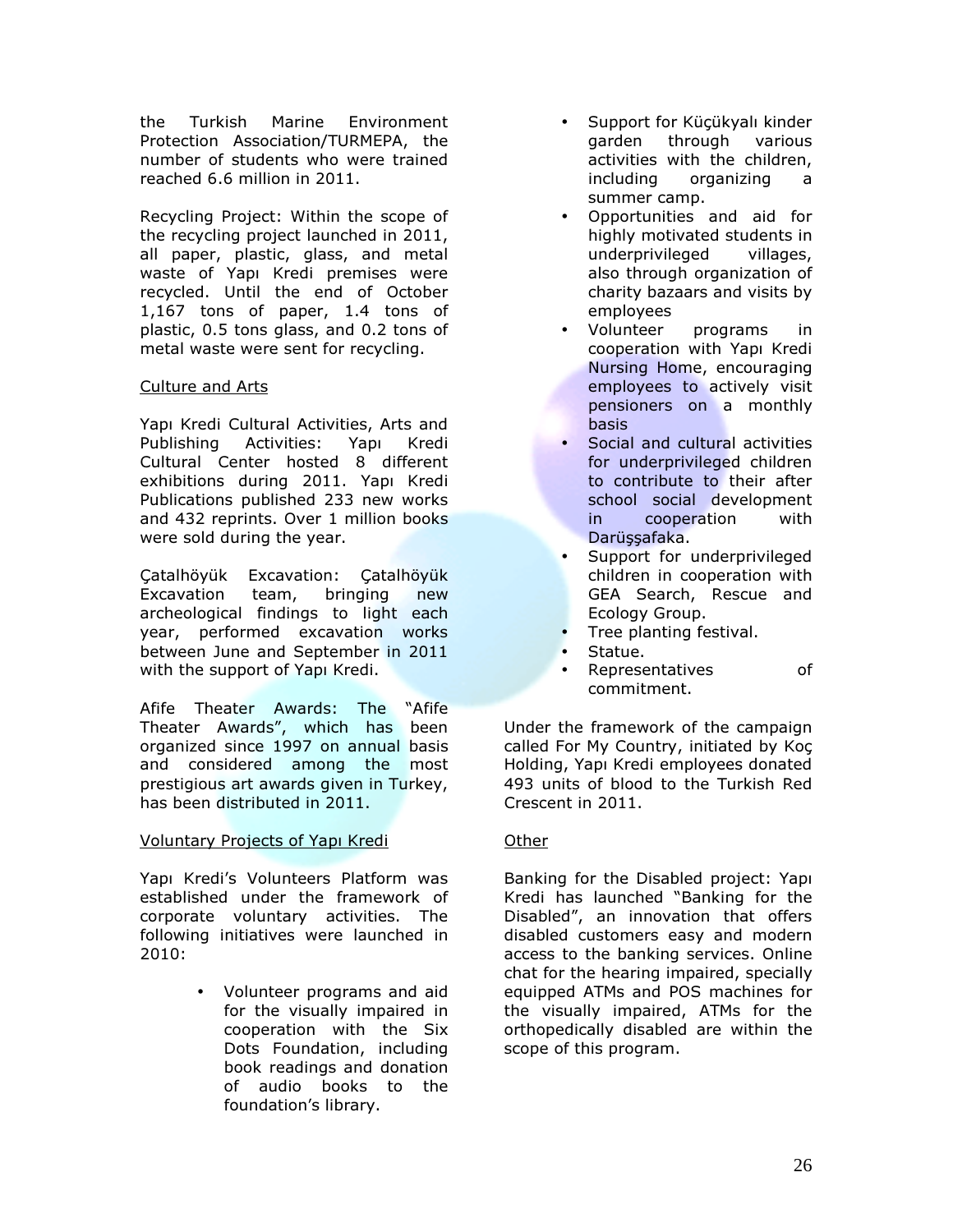## **SECTION 4: BOARD OF DIRECTORS**



#### SYNOPSIS

|   | The bank's vision, mission and<br>strategic goals are defined                                                                          |
|---|----------------------------------------------------------------------------------------------------------------------------------------|
|   | Efficient risk management and<br>internal control mechanism in<br>place                                                                |
| ╋ | Audit, Corporate Governance,<br>Credit, and Remuneration<br>committees established                                                     |
|   | CEO and Chairman positions are<br>separately chaired                                                                                   |
| ۰ | Qualified and experienced<br>executives working with<br>principles of fairness,<br>transparency, accountability, and<br>responsibility |
|   | Cumulative voting rights not in<br>effect                                                                                              |
|   | No independent board members                                                                                                           |
|   | No provisions in the articles of                                                                                                       |

 association defining procedures for shareholders or stakeholders to invite the board to convene

The board of directors fairly represents the bank within the framework of the relevant legislation, the articles of association and in-house regulations and policies. Members are well qualified and experienced in banking operations. However, defined criteria for selection of candidates are not present in the articles of association.

The board has determined the vision, mission, and strategic goals of the bank and duly monitors the level of

performance and achievement of objectives. An efficient risk management and internal control mechanism is in place and working. The board also established all the mandatory committees as well as nonmandatory corporate governance committee.

The flow of information to the board is seamless and the frequency and level of participation to the meetings are high.

On the other hand, members of the board have not declared in writing that they will be jointly liable should they intentionally or unintentionally fail to properly perform their duties assigned to them by legislation, the articles of association and the general shareholders' meeting.

The most important committees are established by the board of directors and working procedures of these committees are duly determined. The level of work produced by these committees is at a satisfactory level. Nevertheless, there are no independent members in the board and therefore in these committees.

The audit committee is active and efficient. The audit committee receives periodical reports from external auditors and from internal units to make sure that internal audit mechanisms are carried out adequately and transparently. The audit committee is also supervising the activities of the external auditors and the compliance with accounting standards.

The executives of Yapı Kredi are qualified and experienced and working with principles of fairness, transparency, accountability, and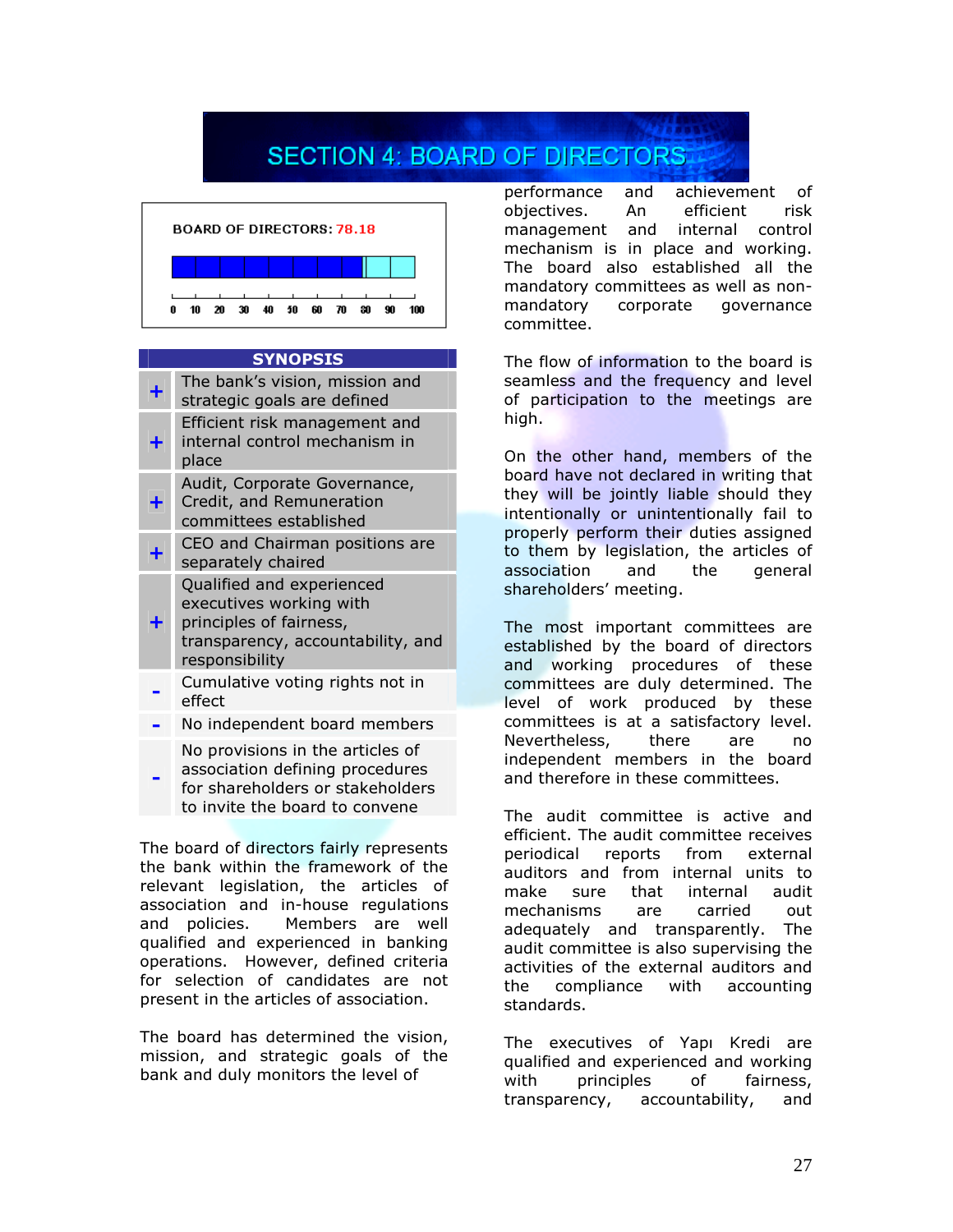responsibility. They are suitably endowed with the necessary amount of authority.

The executives obey the legislation, articles of association, in-house regulations and policies while performing their duties. Compensation of the losses as a result of not performing their duties duly is regulated by the administrative liability insurance.

On the other hand, employment agreements of the bank do not indicate that the executives may not be permitted to work for a competitor of the bank in case the executive renounces from his/her duty.

#### 4.1. Fundamental Functions of the Board of Directors:

The board constantly and effectively revises the bank's level of success in achieving its goals, reviews its past performance, and monitors;

- the degree of achievement of the bank's operations, approved annual financial and business plans, compliance with the legislation, and international accounting standards,
- degree of accuracy of the bank related financial information.

The board of directors of Yapı Kredi has established an internal control and risk management mechanism that is appropriate for the bank to minimize adverse effects of the risks that the bank may face, which would also negatively affect the shareholders and stakeholders. The board also takes all necessary measures for sound functioning of such mechanisms implemented.

The board, in order to perform these tasks in a sound manner, established the audit, credit, remuneration, and corporate governance committees.

Appointment committee, however, is not established.

The board assesses whether the executives are well qualified to suit the demands of their positions and seeks measures that would encourage qualified employees to work for the bank over a long period of time. As the board deems appropriate, it terminates the employment of executives and appoints new executives to replace the former without delay.

The board also closely monitors and supervises whether or not the bank's operations comply with the relevant legislation, articles of association, and in-house regulations and policies.

The board of directors of Yapı Kredi acts as a pioneer in resolving and settling disputes that may arise between the bank and shareholders. The board established a Corporate Governance Committee and work in close cooperation with it to ensure that the shareholders exercise their rights in accordance with the legislation, provisions of the articles of association, in-house regulations and policies.

#### 4.2. Principles of Activity and Duties and Responsibilities of the Board of Directors:

The board's duties and responsibilities are clearly defined in the articles of association of the bank in consistence with its functions and beyond any doubt so as to distinguish from the authorities and responsibilities of individual board members, executives and general shareholders' meeting. Authority and responsibility for each board member and committees are clearly defined; and, these are disclosed to public.

In order to ensure that the board members perform their duties fully,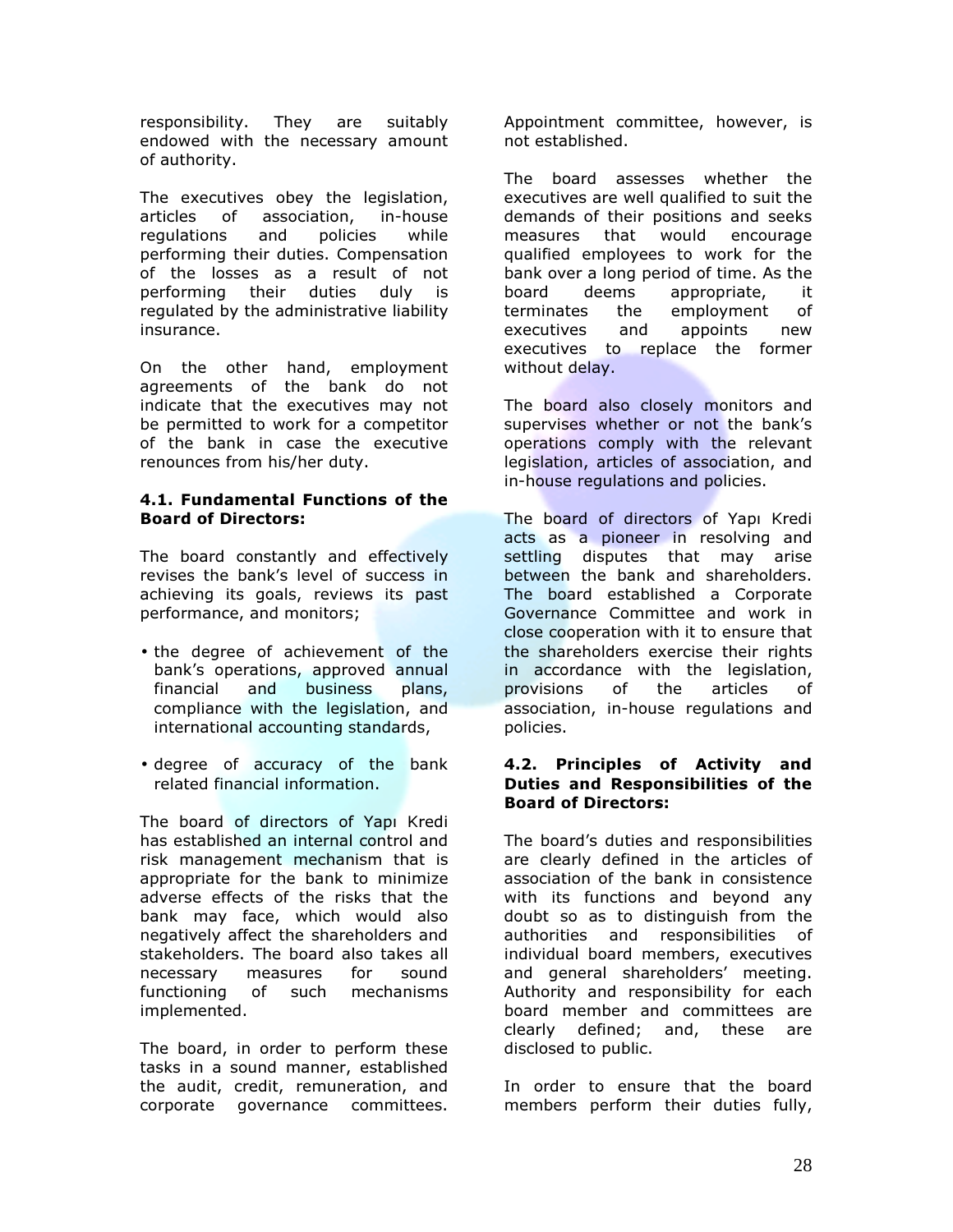they are provided with easy access to all kinds of information in a timely manner. To this end, mechanisms to enable timely and accurate information for the board members about significant developments that may impact the bank are adopted. If deemed necessary, required executives attend the board meetings. Any behavior by the bank employees that would obstruct flow of information to the board are subject to sanctions including warnings and termination of employment contracts. The principles in this respect are clearly defined in internal regulations.

Members of the board are jointly liable by the BRSA regulations should they intentionally or unintentionally fail to properly perform their duties assigned to them by legislation, the articles of association and the general shareholders' meeting. However, as per the corporate governance principles, the members have not signed a written document that confirms this joint liability.

Although the ethical code of Yapı Kredi includes measures to ensure that employees should not indulge in pressures that would serve against the interests of the shareholders and not accept any material gains, these measures are not extended to include the members of the board.

Each member of the board devotes sufficient time for the bank's business. Within this scope, any duty that the board member may accept outside the bank is subject to the current banking law with which Yapı Kredi fully abides.

The ethical rules of the bank do not dictate that members of the board can under no circumstances disclose bank information that is confidential and/or trade secret. However, the board has adopted requisite measures in order to ensure that confidential information

does not flow out of the bank by other bank employees.

In this context, we found no evidence of any members of the board exploiting confidential and publicly unavailable information in favor of himself/herself or others; providing information or extending news or making comments that are false, untrue, misleading, and unfounded information about the bank.

On the other hand, members of the board have not declared in writing before commencing work that they will comply with the legislation, articles of association, in-house regulations and policies, and in case of incompliance, that they would be jointly liable to compensate the loss accrued to the shareholders and stakeholders. The legal document in which the members of the board have sworn at the commercial court contains no provisions to this end.

The board of directors of Yapı Kredi adopts a separate decision to approve the periodical financial statements and annual report of the bank. At the time of announcement and notification of periodical financial statements and the annual report, members of the board signed an official declaration in writing consisting of below-mentioned items:

- The periodical financial statements and footnotes thereto and annual report of the bank have been carefully examined by the relevant parties.
- In accordance with the authority and liabilities in the bank and according to the information obtained, the financial statements and footnotes thereto and annual reports do not consist of any misleading statements that contradict the truth and that there is no lack of essential information.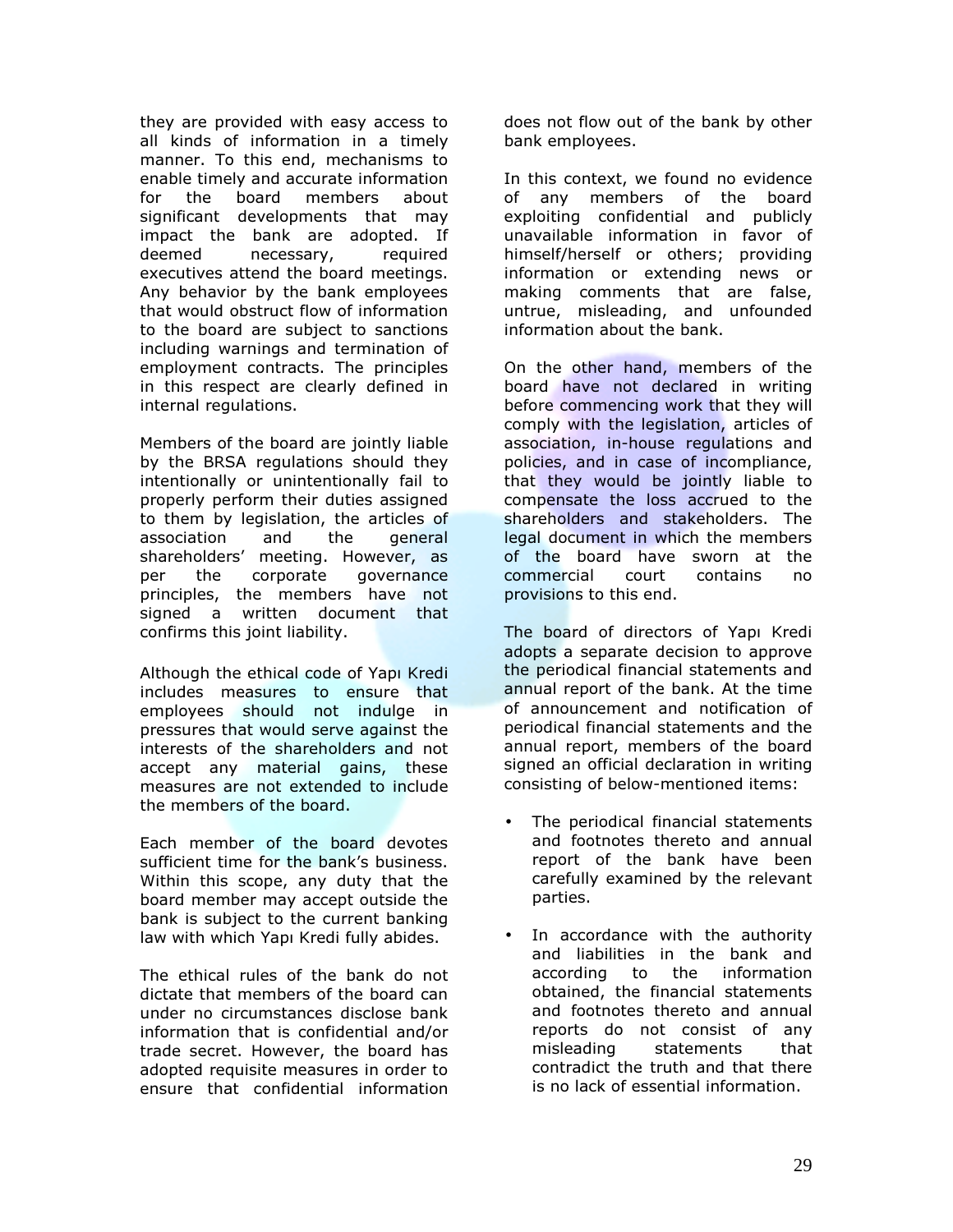Beyond its basic functions, the board approves the annual budget and business plans of the bank; prepares the annual report; ensures that the general shareholders' meeting is conducted in accordance with the legislation and the bank's articles of association; fulfills the general shareholders' meeting decisions; controls significant material expenditures; approves the career plans and remuneration of executives; determines policies for shareholders, stakeholders and the public relations; determines the working principles of the committees; and ensures them to work effectively and efficiently.

Board meetings are planned and conducted efficiently and productively. In principle, each member of the board attends all meetings.

Agenda items such as deciding the areas of business in which the bank will operate and approving business and financial plans; inviting the ordinary/extraordinary general shareholders' meeting; finalizing the annual report to be submitted to the general shareholders' meeting; electing the board chairman and deputy chairman; establishing administrative divisions or terminating their operations; appointing or dismissing the chief executive officer; and establishing committees are approved by the members of the board who attend the board meetings in person.

The board of directors of Yapı Kredi holds numerous meetings every year. In 2011, until  $28<sup>th</sup>$  of December, 135 decisions were taken in the board.

Documents and information about the agenda items of the board meeting are submitted to the members of the board in a timely manner and utmost attention is given to ensuring equal information flow to each of the board members.

Provisions regarding the procedures for invitation of the board members for a meeting by shareholders and stakeholders are not incorporated in the articles of association. Similarly, the articles of association of the bank do not include any provisions for the members of the board to convene upon the request by institutional investors or minority shareholders and stakeholders defined under the articles of association.

The manner in which the board meetings are to be conducted are incorporated in the bank's internal regulations.

The board meeting and decision quorum is included in the articles of association.

A secretariat is established under the responsibility of the board chairman in order to serve the board and to keep documents related to the board meetings in order. The secretariat basically engages in communication between members of the board; make preparations for the board meetings and committee meetings; keep the minutes of the meetings; and record and archive all communications made by the board, including announcements.

There has been no opposition raised by any board member on a particular issue at the board meetings in the periods that we have reviewed during the rating process.

The board does not have a budget to reimburse travel/meeting expenses, costs pertaining to special working requests and similar expenses.

The board of directors of Yapı Kredi has acknowledged the importance of internal audit, internal control, risk management, and independent external audit functions and communicated the same to executives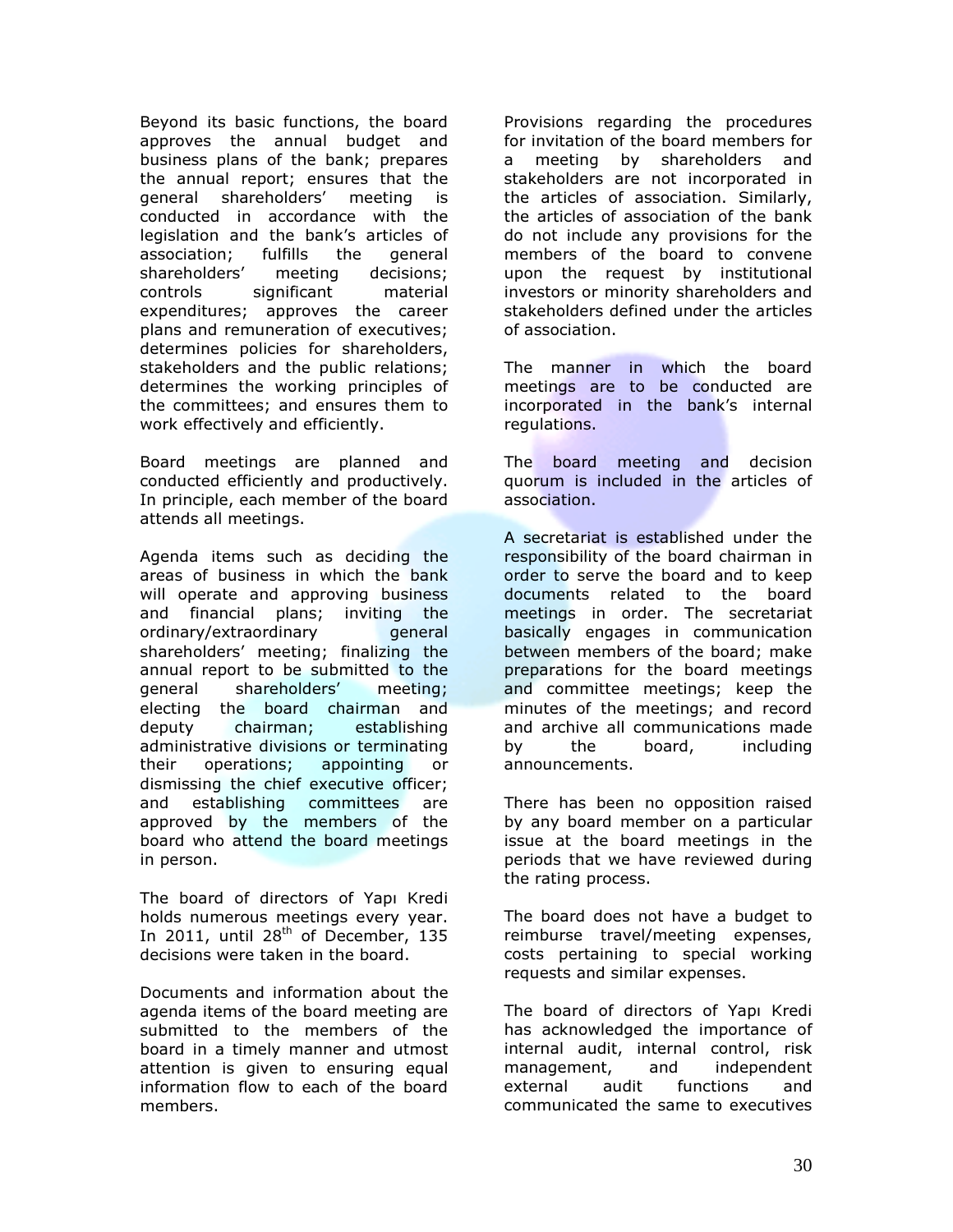and employees of the bank. The findings of these functional units are used effectively and efficiently. Provisions are in place to avoid any actions that may hinder the independence and reputation of these auditors.

The board uses the findings of the controllers and independent auditors to verify and control the operational and performance information received from the executives.

Similarly, the board solicits and receives a report form the independent auditors regarding the efficiency of internal control and internal audit functions and also regarding the information systems.

The board of directors, in order to establish internal systems (internal control, internal audit, and risk management); implement these in an efficient and appropriate manner; guarantee the safe keeping of information received from accounting and financial reporting functions; and identify the internal responsibilities and relevant authorities:

- Has determined the functions and responsibilities of internal systems executives and closely monitors their operations.
- Has determined in writing, strategies and policies of internal systems units and takes measures to ensure efficient implementation of the same.
- Has determined the responsibilities and relevant authorizations of internal systems units and executives in a clear manner not to cause any overlaps or conflicts and provided the necessary resources.
- Has determined in writing the bank's policies and strategies regarding risk management and

although not subject to the limits of the banking law, allotted the maximum risk limits as per the nature and function of banking units and the number of personnel working in these units.

Each board member of Yapı Kredi is entitled to a single vote at the board meeting and board members are not granted with weighted voting rights or positive/negative veto rights.

#### 4.3. Formation and Election of the Board of Directors:

The board of directors of Yapı Kredi is structured so as to optimize effect and efficiency thereof. The number of the members for the board is determined to facilitate producing efficient and constructive works by the board, adopting rapid and rational decisions and effectively organizing formation and working of committees.

Members of the board are elected from among qualified persons who are proficient about the subject of activity and management of the bank, but the criteria required for candidates for board membership positions are not incorporated in the articles of association.

Board members are capable of analyzing and interpreting financial statements and reports and have basic knowledge about the legal regulations applicable to the bank for daily or long term business as well as dispositions.

All of the board members, except the CEO and the deputy CEO are nonexecutive members. The chairman and the CEO positions are not occupied by the same person.

The board does not comprise any independent member who complies with the CMB rules and has the ability to execute his duties without being influenced under any circumstances.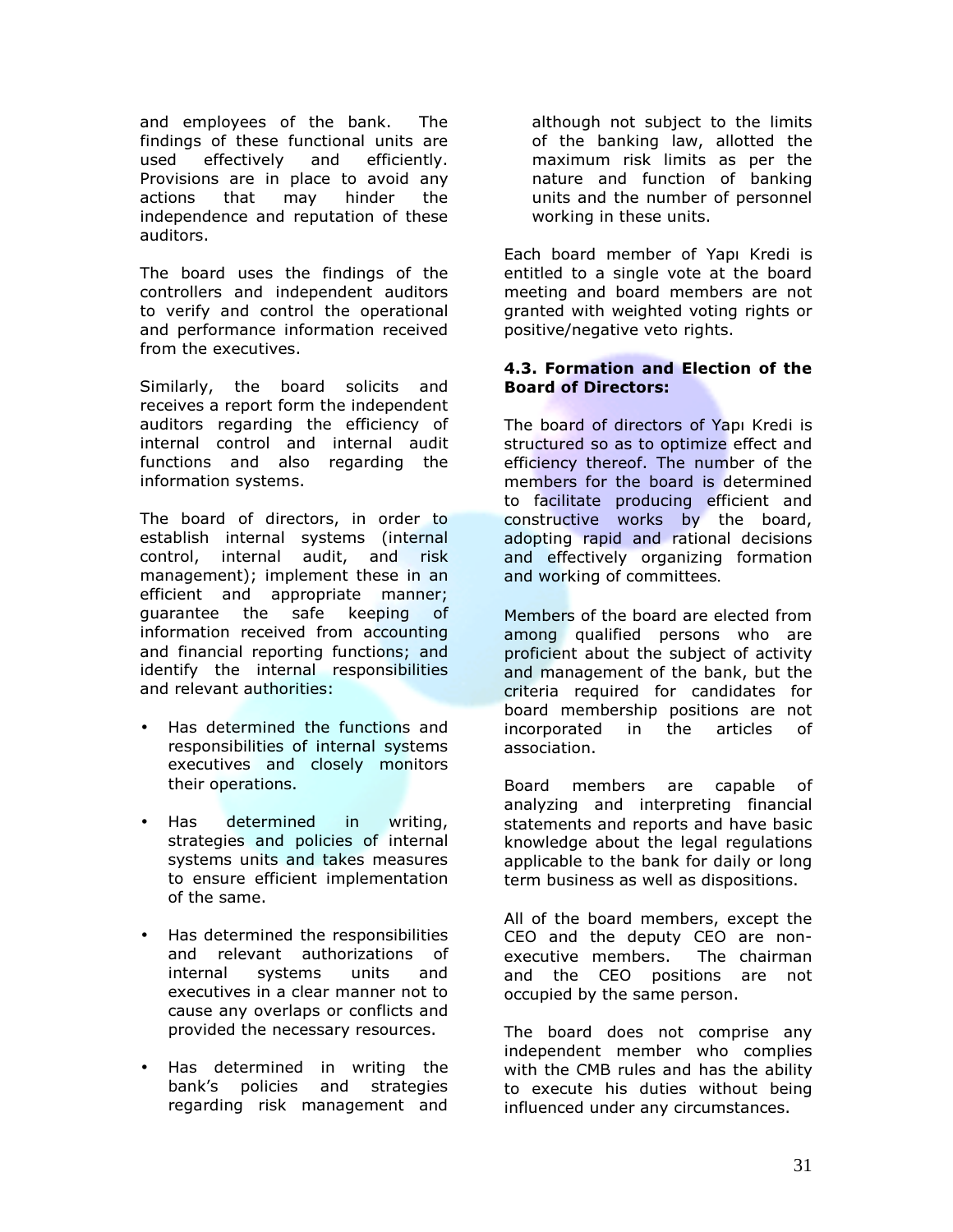Yapı Kredi has not embraced use of cumulative voting in the election of the board members. The procedure for the adoption of cumulative voting, therefore, is not incorporated in the articles of association of the bank.

#### 4.4. Remuneration of the Board of Directors:

Yapı Kredi officials have informed us that the bank, from time to time, extends credit to members of the board within the limits allowed by the banking law. There are no other guarantees or warranties provided to board members.

Compensation for the members of the board is determined by the general shareholders' meeting so as to counterweigh the time invested and performance of membership duties as a minimum.

Article 78 of the articles of association of the bank defines the bonus policy for all board members and it is based upon the performance of the bank.

#### 4.5. Number, Structure and Independence of Committees Established by the Board of Directors:

The board, in order to perform these tasks in a sound manner, established the audit, credit, remuneration, and corporate governance committees. Appointment committee, however, is not established.

There are no independent members in the board and therefore in the committees. Audit committee is made up of non-executive members. Majority of the members of the credit committee are also non-executives. Corporate governance committee also comprise of two non-executive members. The remuneration committee is established on 24

November 2011, again with nonexecutive members.

Each committee keeps records of all their work in writing. The scheduling for committee meetings is compliant with that of the board meetings.

After the meetings, the chairman of the committee delivers a written report about the activities of the committee to the board and delivers the summary of the meeting to the board in writing.

An audit committee in charge of supervision of the financial and operational activities of the bank is established.

The criteria for selection of the audit committee members are compliant with the current legislation.

The board provides all necessary sources and assistance to the audit committee for its duties to be performed. The internal auditor also reports to the audit committee.

The audit committee supervises whether or not periodic financial statements and its footnotes are prepared in accordance with the current legislation and international accounting standards and declares its opinion to the board in writing upon receiving the opinion of the independent audit firm.

The audit committee took all necessary measures in order to ensure that internal and external auditing are carried out adequately and transparently.

Appointment of the external audit firm, preparation of audit agreements and initiation of audit process and all activities of the external audit firm are made under the surveillance of the audit committee.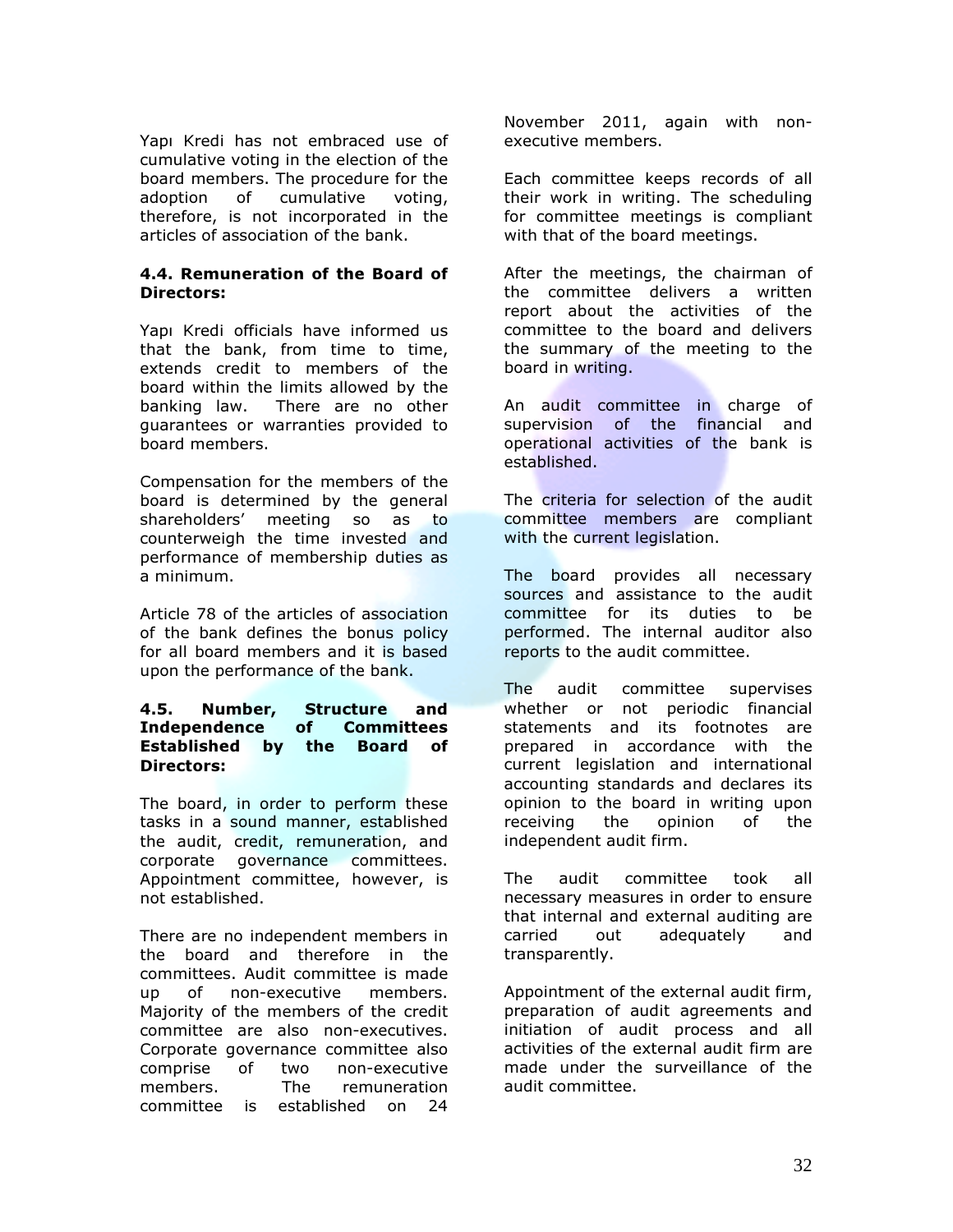Appointment of the external audit firm and the services to be provided thereby are submitted to the board upon the preliminary approval by the audit committee. Prior to appointment of the external audit firm, the audit committee reviews whether or not there exist any issues that may jeopardize independence of the audit company.

The audit committee evaluates and resolves any issues pertaining to the complaints and suggestions on the accounting practices, internal control system and external auditing as submitted to the bank and also ensure that complaints made by the employees in this respect are evaluated in accordance with confidentiality principle.

Furthermore, in compliance with the current legislation, the audit committee ensures that the internal audit function of affiliates is implemented also in a consolidated manner and concurrently with the internal auditing of the parent bank.

The audit committee also ensures that it receives regular reports from internal control, internal audit, and risk management units regarding their operations.

The audit committee scrutinizes full compliance with the in-house regulations and policies, ensures that it pinpoints any actions that may adversely affect the operations of the bank, and submits the outcome to the board.

A corporate governance committee is established in order to monitor the bank's compliance with the corporate governance principles and perform improvement studies and offer any possible suggestions to the board. To coordinate the work of shareholder relations department, to determine if the corporate governance principles of

the bank is applied or not, thus making recommendations to the board on possible corrections are the duties of the corporate governance committee.

#### 4.6. Executives:

The executives perform their duties in a fair, transparent, accountable and reliable manner. They ensure that the bank conducts its business within the framework of its mission, vision, goals, strategies and policies.

The executives act in accordance with the financial and operational plans of the bank as approved by the board each year.

The executives are authorized to perform their duties and have the required professional qualifications in order to perform the assigned duties. They obey the legislation, articles of association, in-house regulations and policies while performing their duties; and submit a report regarding the conformity of the performed works with these to the board each month.

During the rating process, we came across to no incidence of any executives exploiting bank related confidential and publicly unavailable information in favor of himself/herself or others, and providing information or extending news or making comments that are false, untrue, misleading or unfounded about the bank.

Although there are special provisions in the banking code regarding the responsibilities of executives, the fact that the compensation of the losses as a result of not performing their duties duly is regulated by the administrative liability insurance is deemed positive by us.

However, employment agreements do not contain provisions which clearly indicate that the executive may not be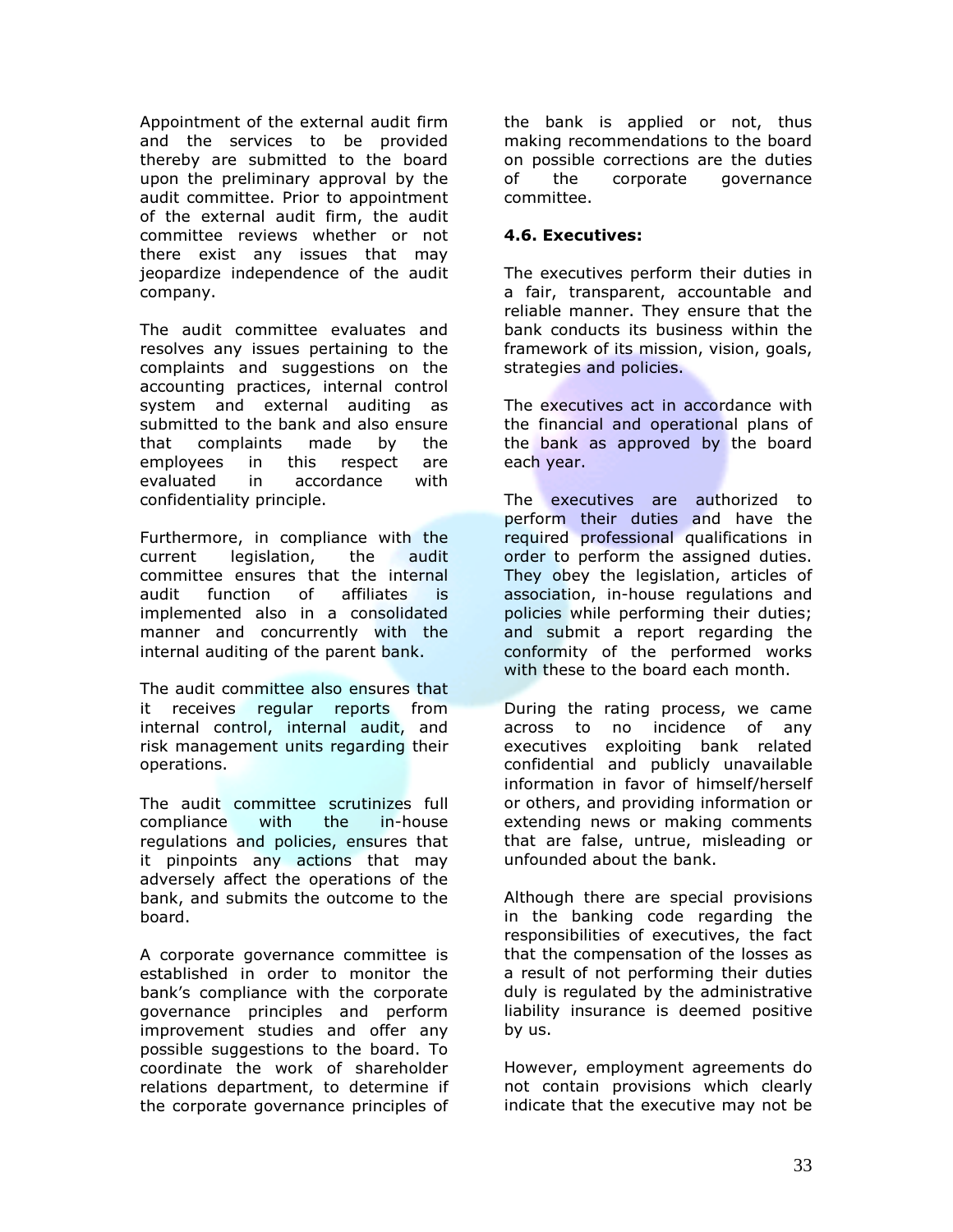permitted to work for a competitor of the bank and describe the sanctions to be implemented in case of violation of such provision in case the executive renounces from his/her duty, to protect the interests of the bank for a certain period of time.

Management reviews the findings of internal controllers and auditors' in an efficient and timely manner and ensures that identified problems are solved promptly.